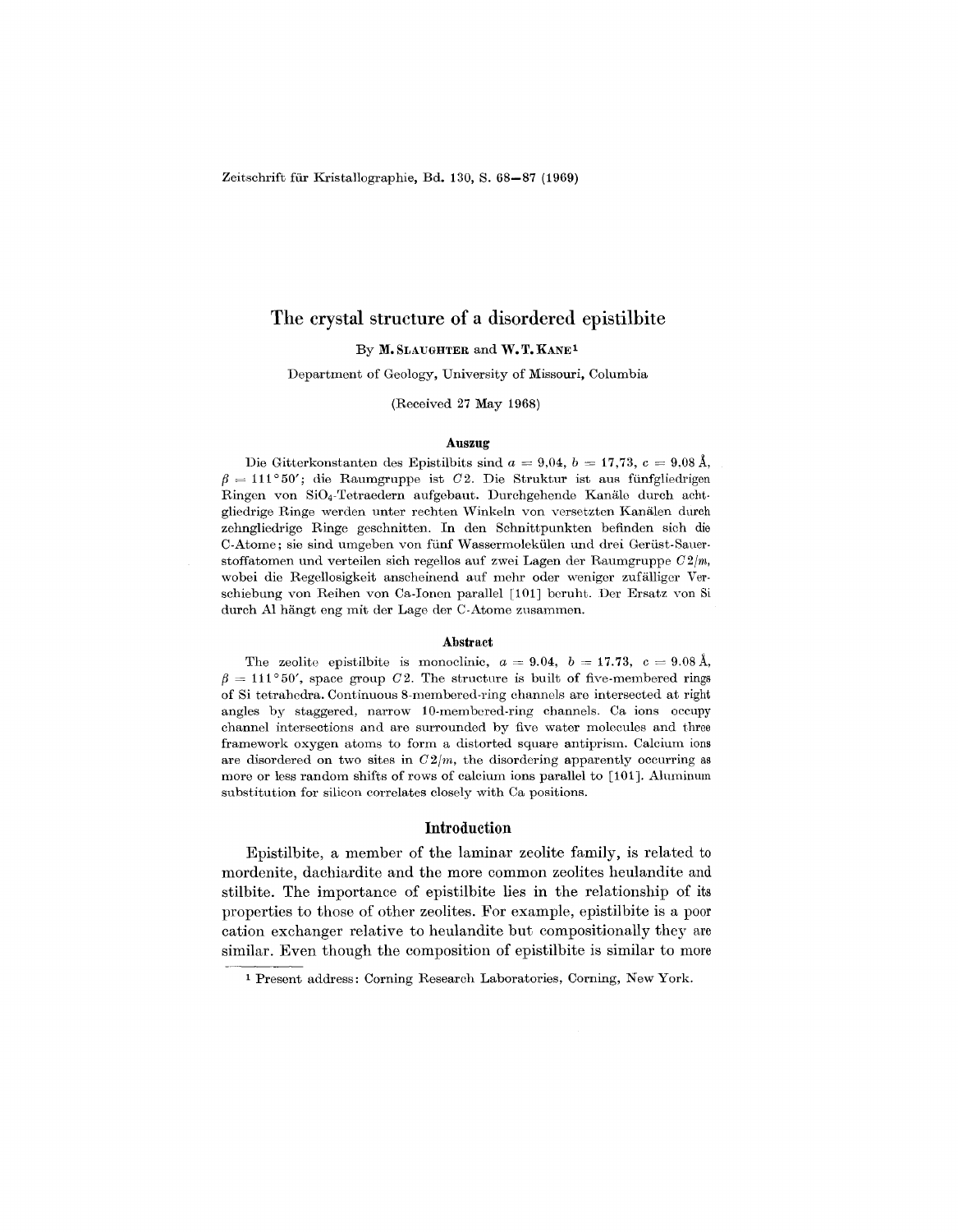widely occurring zeolites such as heulandite and stilbite, its presence has been noted at few localities and one would presume that the epistilbite structure is a response to special energy conditions.

We have determined the structure of a disordered epistilbite to relate its structure to the ordered epistilbite and the structures of other common rock-forming zeolites. The crystal structure was also expected to provide information for understanding the mechanics of ion exchange in epistilbitc and energy relations among the family of laminar zeolites.

Two structures of epistilbite were presented simultaneously2, one by PERROTA and one by us. The Perrota structure differed in several respects from ours, their structure being ordered and of higher symmetry. Their structure probably represents a nearly ideal epistilbite.

The crystal-cell data for epistilbite are:  $(Ca_{2.59}Na_{1.06}K_{0.10})$ .  $(A]_{8.29}Si_{17.71}O_{48}) \cdot 15.74\,\mathrm{H}_2\mathrm{O};$   $C2/m;$   $a = 9.08, b = 17.74, c = 10.25$  $\pm$  0.01 Å;  $\beta = 124.54^{\circ} \pm$  0.05°). The structure was determined by three-dimensional least-squares methods by PERROTTA (1967). The alumino-silicate framework was found to be composed of 4-, 5-, and 8-membered rings of tetrahedra. There were two sets of intersecting channels, each defined by 8-membered rings. The (Ca,Na) atoms in the channels were found to be in contact with seven water molecules and two oxygen atoms, giving a coordination of nine at a cut-off distance of 2.77 A. Partial AI-Si ordering exists with one tetrahedron occupied preferentially by aluminum. This tetrahedron contained the two oxygen atoms that are coordinated with the (Ca,Na) atom. Cations of  $(Ca,Na)$  occupy one site only and the water positions are clearly defined about the Ca position. No streaking was observed on Weissenberg photographs (PERROTTA, personal communication).

## **Experimental**

# Morphology and optical data

The epistilbite crystals used in the x-ray analysis were supplied by the United States National Museum through Col. CLARENCE M. JENNI. Dr. G. P. L. \VALKER collected them near Tiegarhon, Berufjord, Iceland.

The crystals were complexly intergrown and twinned, forming irregular, colorless, translucent to transparent, tabular laths. Translucent crystals with even slight clouding were complexly intergrown

<sup>2</sup> National Meeting of American Crystallographic Assoc., June, 1965.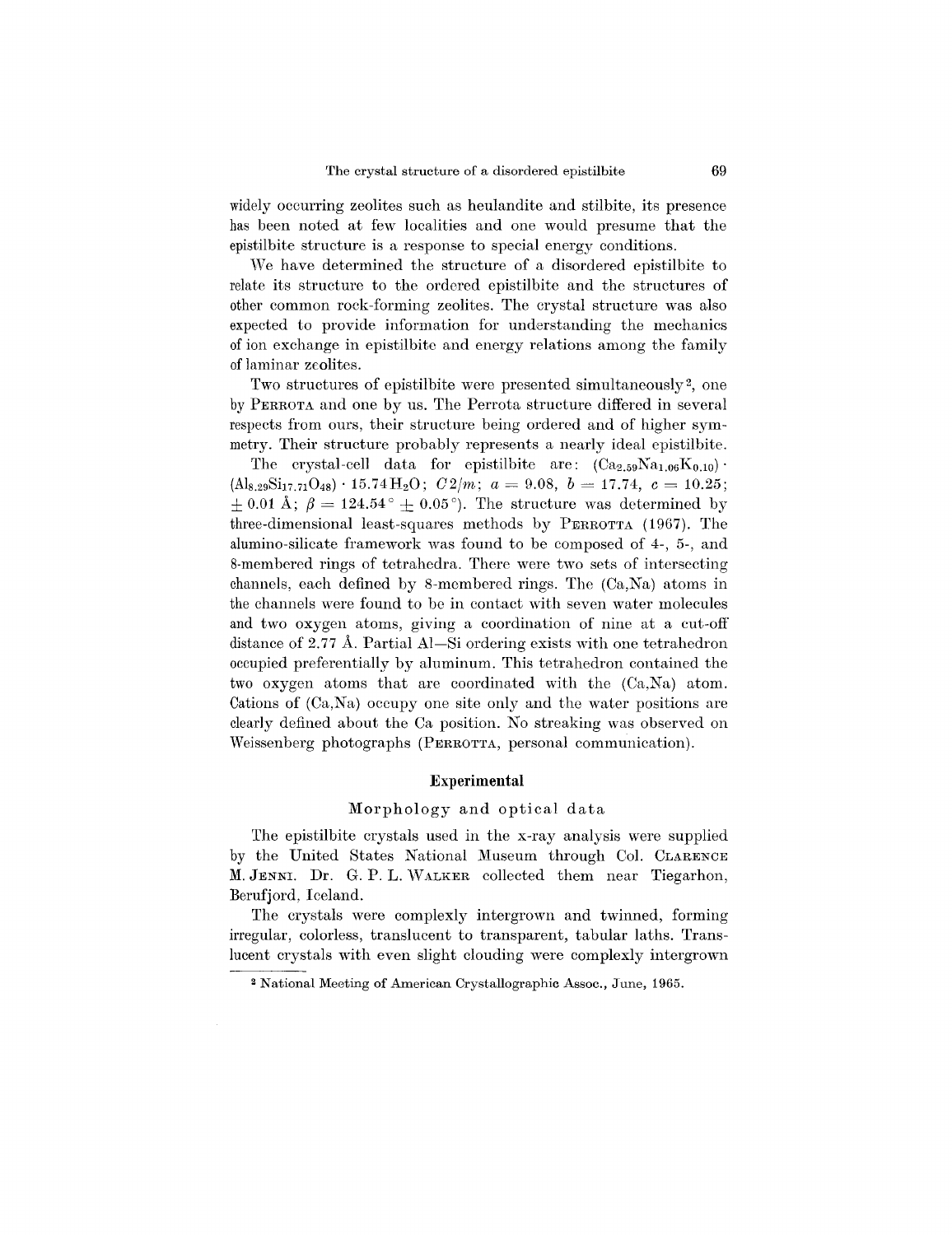multiples unsuitable for x-ray analysis. Sparse transparent roof-shaped twins provided the crystals used for analysis. Transparent twinned crystals had no natural faces but a single well developed cleavage plane was regularly present.

The following optical properties were determined:

$$
n_a = 1.500, n_b = 1.511, n_c = 1.513, 2V = 40^{\circ}, r > v \text{ strong}.
$$

## Chemical composition

A chemical analysis by Booth, Garret and Blair, Inc., yielded the following results:

| Oxides                         | Weight $0/0$    |  |
|--------------------------------|-----------------|--|
| SiO <sub>2</sub>               | 57.00           |  |
| $\rm Al_2O_3$                  | 17.99           |  |
| CaO                            | 8.31            |  |
| $K_2O$                         | 0.20            |  |
| Na <sub>2</sub> O              | 1.48            |  |
| MgO                            | 0.01            |  |
| SrO                            | 0.06            |  |
| FeO                            |                 |  |
| Fe <sub>2</sub> O <sub>3</sub> |                 |  |
| TiO <sub>2</sub>               |                 |  |
| $\rm H_2O^+$                   | 14.46           |  |
| $H_2O^-$                       | 2.32            |  |
|                                | Total<br>101.83 |  |

The cell formula for this epistilbite is as follows:

$$
\mathrm{Ca}_{2}.74\mathrm{Na}.44\mathrm{K}.03\mathrm{Mg}.05\mathrm{Al}_{6}.52\mathrm{Si}_{17}.57\mathrm{O}_{48}\cdot15\,\mathrm{H}_{2}\mathrm{O}.
$$

This aggrees closely with an analysis of epistilbite from the same locality quoted by STRUNZ and TENNYSON (1956).

### Observed and calculated density

The density of epistilbite, determined by the Berman density balance, is  $2.239 \pm .005$  g/cm<sup>3</sup>. The calculated density, 2.215 g/cm<sup>3</sup>, was computed from the experimental value of 1362.7 A3 for the volume of the unit cell and its chemical formula. Both the observed and calculated values of density are close to the value of  $\simeq 2.2$  given by DEER, HOWIE and ZUSSMAN (1963, p. 377).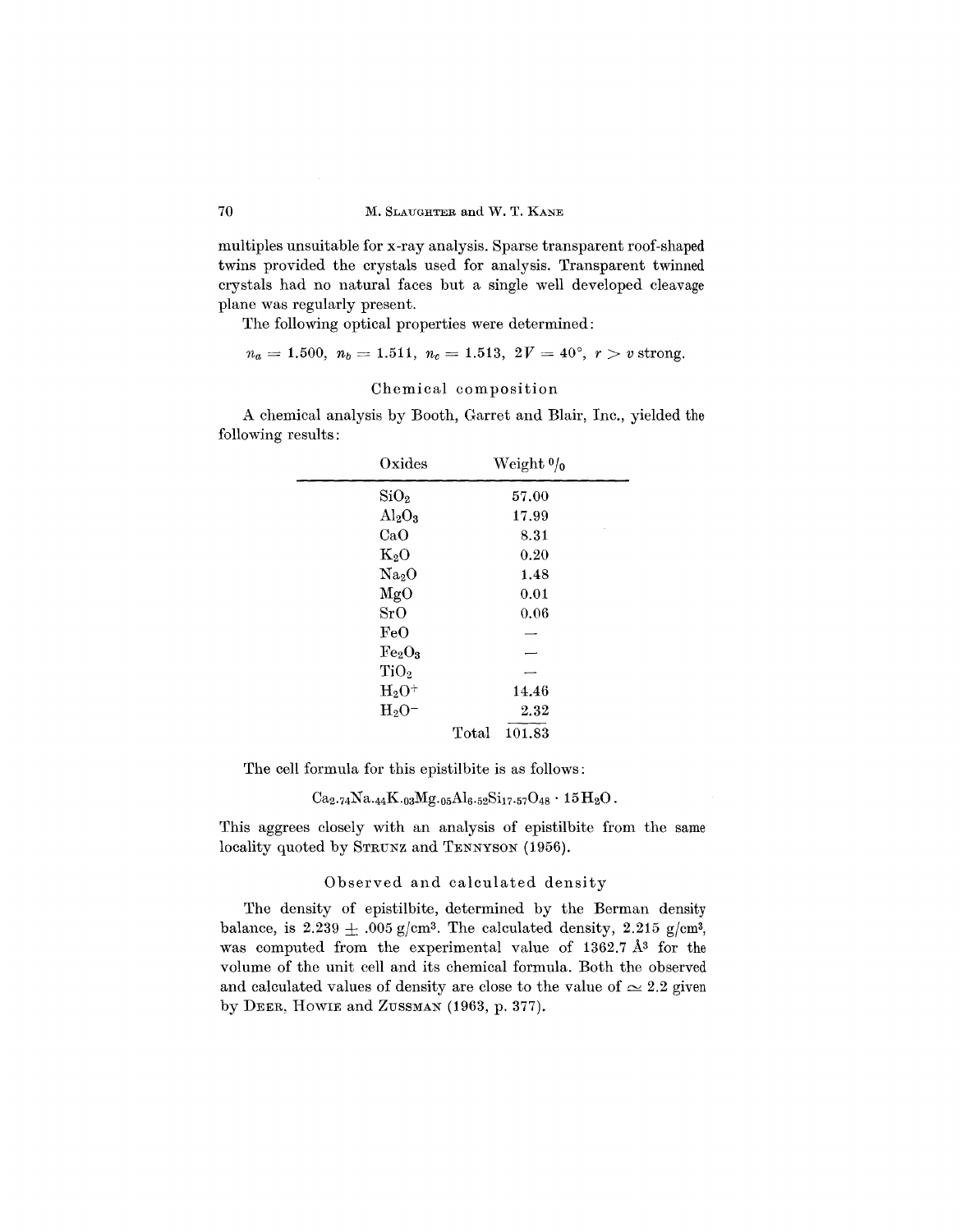# Differential-thermal analysis

A differential-thermal analysis was performed on epistilbite using a Robert L. Stone instrument. The sample, ground for thirty minutes in a power mortar, was heated at a rate of  $12.3^{\circ}$ C per minute to  $1000\,^{\circ}\text{C}$ . The thermogram (Fig. 1) exhibits a moderate endothermic peak at about 150 ° 0, probably due to loss of adsorbed and absorbed



Fig. I. Differential-thermal analysis pattern of epistilbite. Lowest temperature absorption peak corresponds to loss of water bound to the framework. Sharp absorption peak corresponds to loss of water bound to Ca ions

water. A strong endothermic peak at 350°C reflects the expulsion of water tightly bound to Ca cations. The thermogram remains slightly endothermic to  $1000\degree C$  with no significant peaks.

# Powder data

### and collection of x-ray single-crystal intensities

An x-ray powder diffractogram was made from the material used in this study. Observed and calculated spacings and indices are given in Table 1.

Intensity measurements were made by means of a Buerger-Supper single-crystal diffractometer with Ni-filtered  $CuK\alpha$  radiation. Data were taken from ten levels for crystal rotation around the c axis, with overlapping data collected about the *a* axis. A total of 1053 independent reflections was measured around the  $c$  axis; 32 reflections were rejected as unreliable. The diffractometer data were scaled for counter losses, and corrected for absorption and Lorentz-polarization effects.

The Weissenberg photographs exhibited pronounced disorder streaks associated with the 602, 404 and 206 reflections.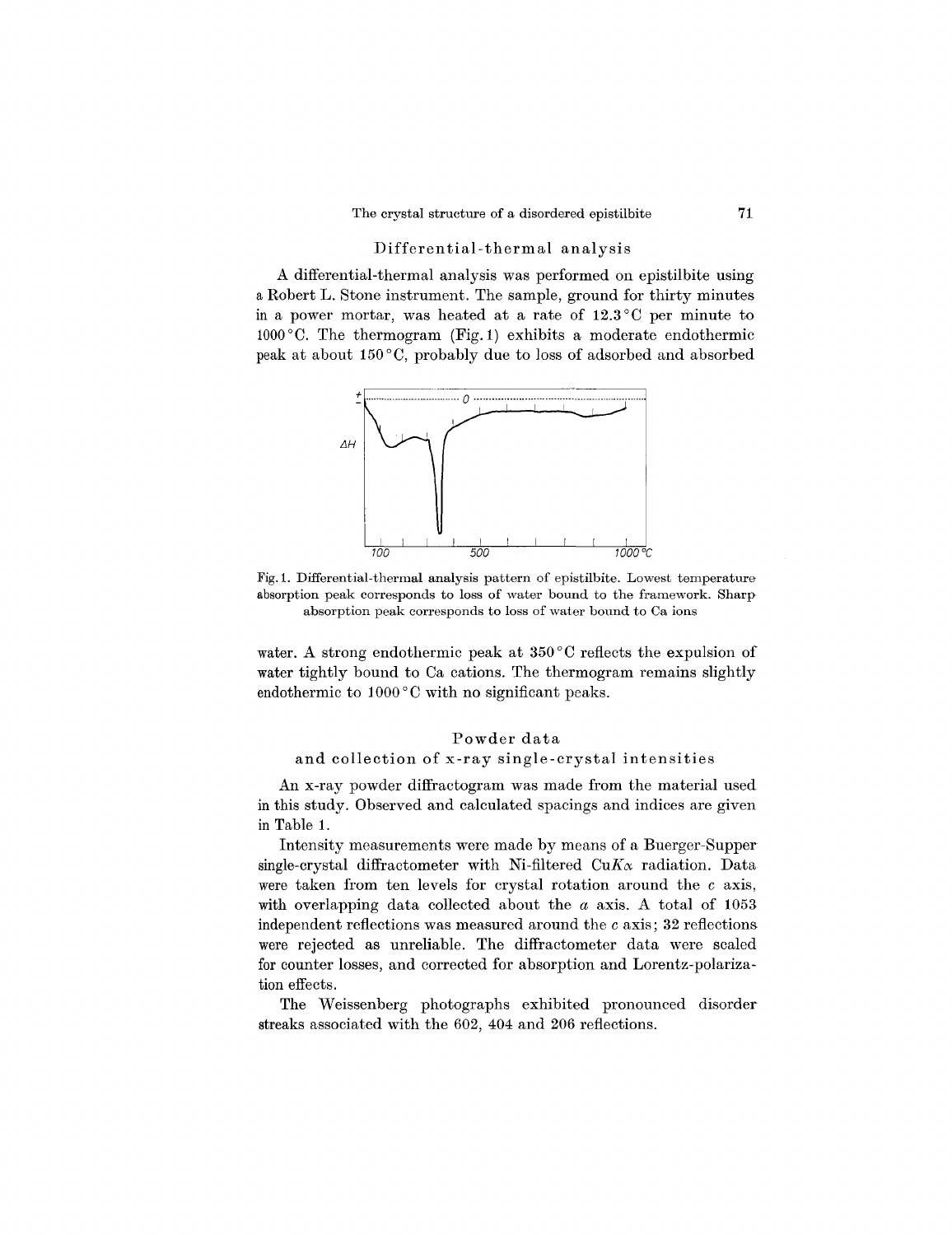| $d_{obs}$ | $^{d}$ calc | $I_{obs}$               | hk1              | $d_{obs}$ | $^{\rm d}$ calc | $I_{obs}$                | hk1 | $d_{obs}$ | $^{\rm d}$ calc     | $I_{obs}$ | hk 1             | $\mathfrak{a}_{\mathfrak{obs}}$ | $^{d}$ calc       | $I_{obs}$ | щu              |
|-----------|-------------|-------------------------|------------------|-----------|-----------------|--------------------------|-----|-----------|---------------------|-----------|------------------|---------------------------------|-------------------|-----------|-----------------|
| 8.84 Å    | 8,864 R     | 57                      | 020              |           | $2,818$ $\chi$  |                          | 003 |           | $2,113$ $\lambda$ , |           | 400              |                                 | $1.919$ $\lambda$ |           | 190             |
| 8.453     | 8.453       | $\overline{\mathbf{2}}$ | 110              |           | 2.789           |                          | 061 |           | 2.113               |           | 004              |                                 | 1,918             |           | 332             |
| 6.930     | 6.909       | 37                      | 711              | 2.7938    | 2,783           | 9                        | 152 | 2.095     | 2,105               | 5         | <b>134</b>       |                                 | 1,908             |           | 282             |
| 4,920     | 4.916       | 59                      | 111              |           | 2,783           |                          | 310 |           | 2,098               |           | 403              |                                 | 1,908             |           | Tg1             |
| 4.630     | 4,642       | 9                       | ī31              |           | 2.693           |                          | 331 |           | 2,083               |           | 314              | 1.910                           | 1,905             |           | 044             |
| 4.490     | 4,493       | 13                      | 201              | 2.690     | 2.693           | 18                       | 133 |           | 2,062               |           | $\bar{2}63$      |                                 | 1,905             |           | 440             |
| 4.340     | 4.355       | 22                      | 112              |           | 2,686           |                          | 023 |           | 2,056               |           | 420              |                                 | 1,902             |           | 572             |
| 4,013     | 4,010       | 9                       | 221              |           | 2,588           |                          | 332 |           | 2,056               |           | 024              |                                 | 1,902             |           | T.,             |
| 3.917     | 3.925       | 5                       | 041              | 2.554     | 2,558           | 16                       | 202 | 2.052     | 2.043               | 6         | 353              |                                 | 1,884             |           | 114             |
| 3,878     | 3.868       | 68                      | 131              |           | 2.544           |                          | 330 |           | 2.041               |           | 423              | 1.872 (                         | 1.875             | 9         | $^{7}_{404}$    |
| 3,818     | 3.815       | 5                       | 003              |           | 2.476           |                          | 313 |           | 2.039               |           | 063              |                                 | 1,852             |           | 421             |
| 3.749     | 3.750       | 5                       | $\overline{2}02$ | 2.460     | 2,469           | $\overline{\phantom{a}}$ | 261 |           | 2.015               |           | 172              |                                 | 1,844             |           | 281             |
| 3.541     | 3.577       | 5                       | 132              |           | 2.458           |                          | 222 |           | 2.015               |           | 312              | 1.839                           | 1.844             | 4         | 243             |
| 3.446     | 3.454       | 100                     | 222              |           | 2.425           |                          | 170 |           | 2.008               |           | 441              |                                 | 1,838             |           | 191             |
| 3.332     | 3,326       | 1 <sub>h</sub>          | 201              |           | 2.425           |                          | 152 |           | 2.004               |           | 442              |                                 | 1.835             |           | 424             |
| 3.270     | 3.270       | 22                      | 150              | 2.425     | 2,422           | 16                       | 260 | 2,000     | 2,004               | 9         | 244              |                                 | 1.792             |           | 461             |
| 5.214     | 3.206       | 54                      | 751              |           | 2.422           |                          | 062 |           | 2,000               |           | 351              |                                 | 1,788             |           | 462             |
|           | 3,059       |                         | 240              |           | 2.414           |                          | 243 |           | 2,000               |           | 155              |                                 | 1,788             |           | 264             |
| $5.065$ ( | 3,059       | 9                       | 042              |           | 2,216           |                          | 080 |           | 1.988               |           | 281              |                                 | 1.779             |           | 373             |
|           | 2,982       |                         | 113              | 2.220 (   | 2,216           | 7                        | 242 |           | 1.977               |           | 223              | 1.776                           | 1.779             | 17        | $\frac{1}{2}11$ |
| 2.958     | 2.982       | 10                      | $\frac{1}{3}11$  |           | 2,209           |                          | 261 |           | 1,977               |           | 334              |                                 | 1.779             |           | ī <sub>15</sub> |
|           | 2.955       |                         | 060              |           | 2,206           |                          | 350 | 1,961     | 1,963               | 3         | 280              |                                 | 1,777             |           | $\bar{2}25$     |
|           | 2.914       |                         | 151              |           | 2.206           |                          | 172 |           | 1,963               |           | 082              |                                 | 1,773             |           | 0100            |
| $2,920$ ( | 2,899       | 39                      | 132              | 2,193     | 2,183           | 4                        | 421 |           | 1.942               |           | $\frac{1}{3}$ 71 |                                 | 1,760             |           | 352             |
|           | 2.879       |                         | 203              |           | 2,178           |                          | 422 | 1.942     | 1.942               | 5         | ī73              |                                 |                   |           |                 |
| 2,860     | 2.863       | 33                      | 242              |           | 2.178           |                          | 224 |           | 1.934               |           | 262              |                                 |                   |           |                 |
|           | 2.842       |                         | $\bar{5}12$      |           |                 |                          |     |           |                     |           |                  |                                 |                   |           |                 |

Table 1. Powder-diffraction data for epistilbite

#### Determination of the structure

STRUNZ and TENNYSON (1956) give the following unit-cell parameters for epistilbite collected at Berufjord, Iceland:

Monoclinic,  $a = 8.92 \text{ Å}, b = 17.73 \text{ Å}, c = 10.21 \text{ Å}, \beta \text{(morph)} = 124^{\circ}20'.$ The crystal sample used in our study, also from Berufjord, Iceland, has a monoclinic unit cell with  $a = 9.05 \pm .01$  Å,  $b = 17.77 \pm .01$ Å,  $c = 10.20 \pm .01$  Å,  $\beta = 124^{\circ}20'$ . Differences in relative amounts of substituting sodium may explain the difference in the  $a$ -axis lengths between the STRUNZ and TENNYSON cell and ours.

Examination of preliminary Weissenberg and precession photographs suggested an alternate possibility: monoclinic,  $a = 9.04$ ,  $b = 17.75, c = 9.08$  Å,  $\beta = 111^{\circ}50'$ .

This cell was more clearly evident on the Weissenberg photographs. The alternate cell was chosen as more convenient for the purposes of structure analysis and presentation.

The relation between the indices of the alternate cell used in this study and those of the cell reported by PERROTTA (1967) and STRUNZ is given by the following transformation matrix:

$$
\begin{pmatrix} 0 & 0 & 0 \\ 0 & 1 & 0 \\ -1 & 0 & 1 \end{pmatrix}
$$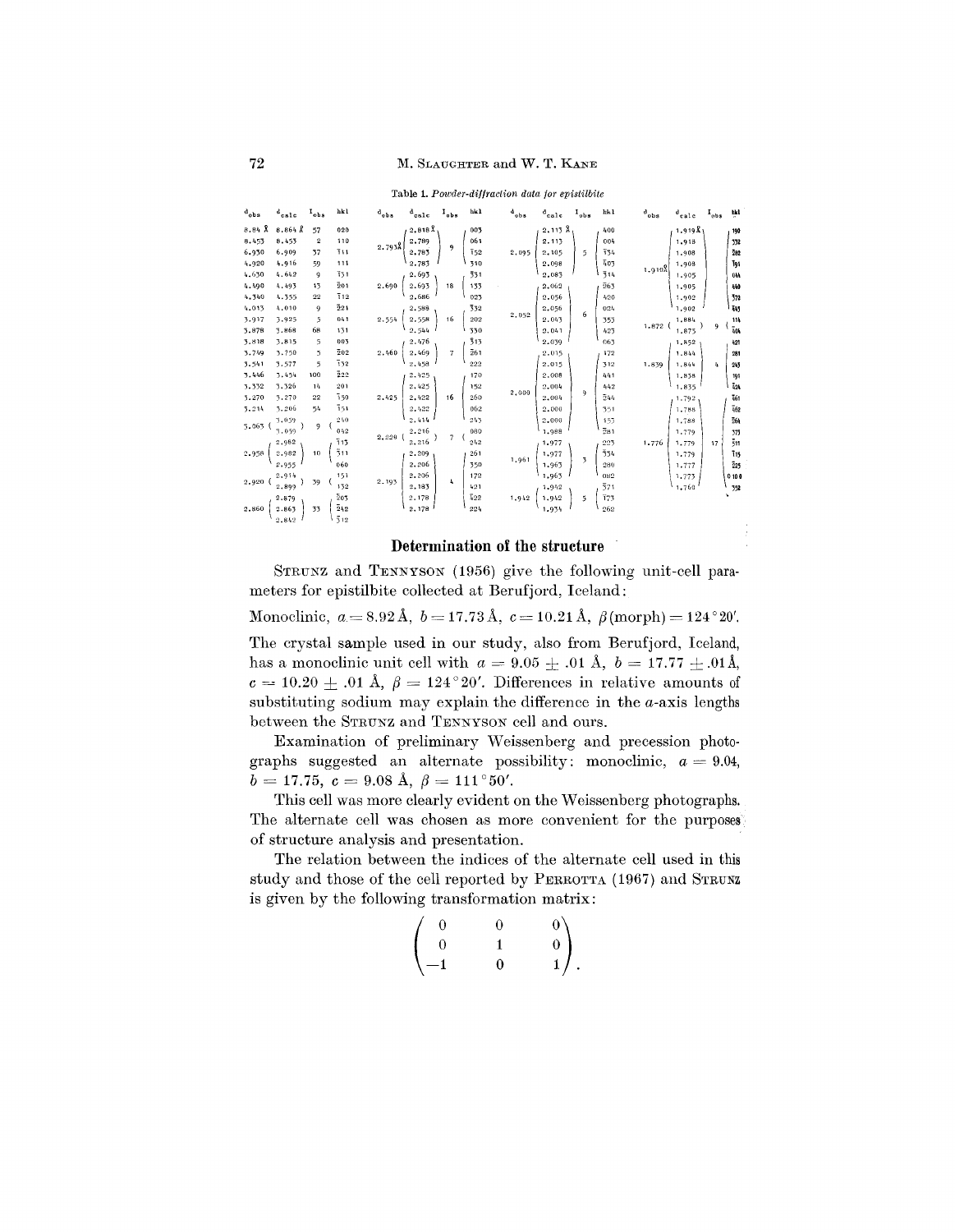The lattice parameters were refined with the aid of a least-squares refinement program written by E. M. KANE.

Precession and Weissenberg photographs revealed systematic extinctions for  $h + k = 2n + 1$  making space groups  $C2/m$ ,  $Cm$  and 02 possible choices. BOND (1942) presented evidence placing epistilbite from the same locality as our specimen in a non-centric space group, reducing the possibilities to *Om* and *02.* The zero-moment test for centricity (HOWELLS, PHILLIPS and RODGERS, 1950) is illustrated in Fig.2. The results of this test are not clearcut. Either a centrosymmetric unit cell or a non-centric cell which closely approaches centro-



Fig.2. The zero-moment test for centricity

symmetry are permissible interpretations. In light of the behavior of the structure refinement, the latter interpretation seems correct, the space group is determined as *02.*

The trial structure was deduced from consideration of the threedimensional Patterson and comparison with previously determined structures. The Patterson function gave direct information on the position of  $Si(1)$ ,  $O(2)$  and  $O(5)$  (Table 2). The remaining atoms of the framework were suggested by the Patterson function and by analogy with known zeolite structures. The trial structure assumed fifteen independent atoms in space group  $C2/m$ . Water molecule positions were determined from three-dimensional Fourier maps.

The initial shifting of the atomic coordinates of the trial structure was carried out using the method of differential Fourier synthesis. An IBM 1710 computer performed the computations with the programs of SLAUGHTER(1964). Scattering factors for neutral atoms were employed and the scattering factors for silicon were used for all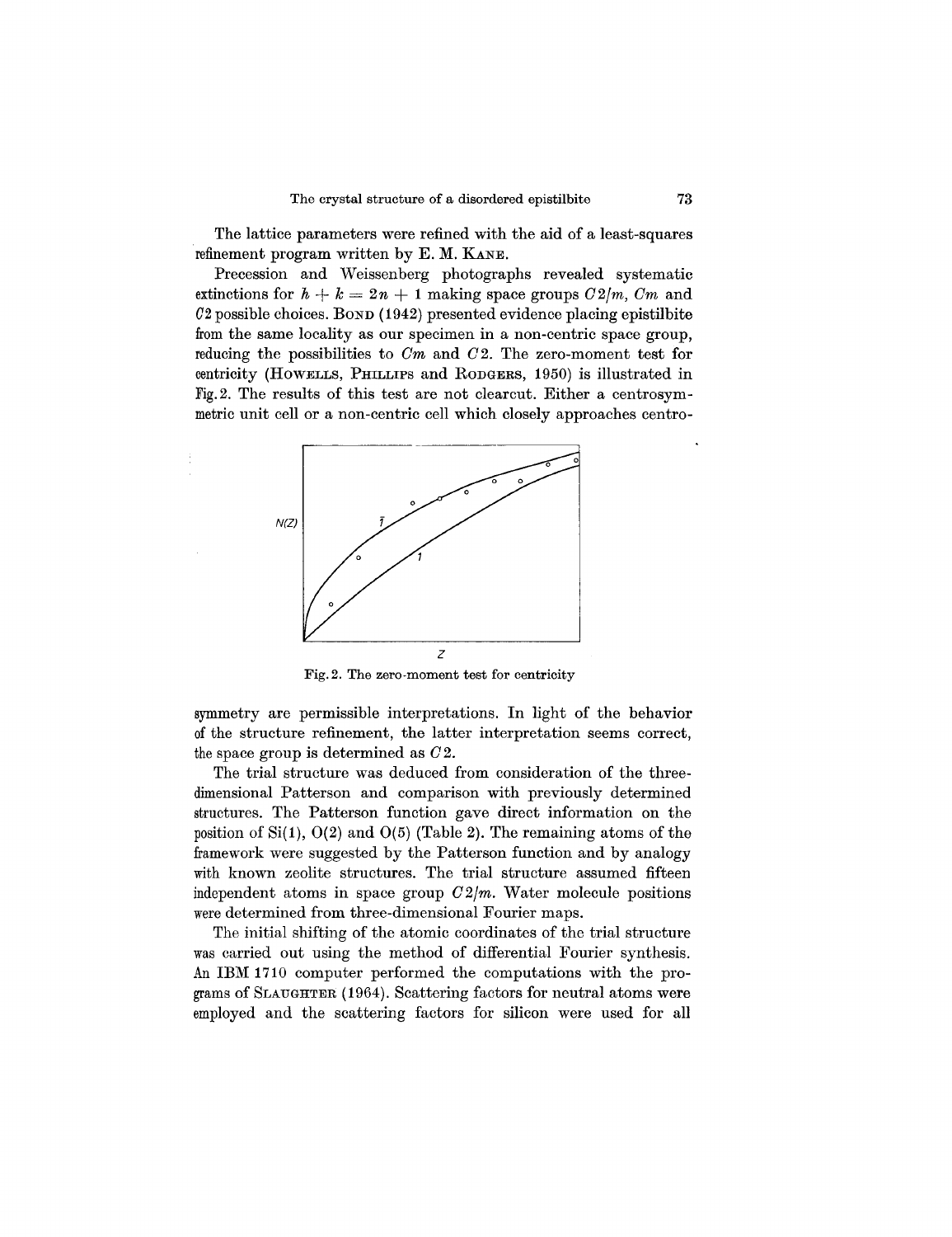|                           |      |                  |                                   | Table 2. Atomic parameters of epistilbite                                                                                                                                                                                                                                                                                                                                                                      |                                                                                          |                                |                            |                                             |                |
|---------------------------|------|------------------|-----------------------------------|----------------------------------------------------------------------------------------------------------------------------------------------------------------------------------------------------------------------------------------------------------------------------------------------------------------------------------------------------------------------------------------------------------------|------------------------------------------------------------------------------------------|--------------------------------|----------------------------|---------------------------------------------|----------------|
| Atom                      | 83   | É                | $\omega$                          | $\sigma_x$                                                                                                                                                                                                                                                                                                                                                                                                     | $\vec{\sigma}$                                                                           | $\sigma_z$                     | $\mathbf{z}$               | Occupancy                                   | Symmetry       |
| Si, Al(1)                 | 342  | 089              | 337                               | $0.04$ Å                                                                                                                                                                                                                                                                                                                                                                                                       | $0.04$ Å                                                                                 | ∢<br>005                       | 0.75                       | $-75$<br>$-25$<br>$\vec{\omega}$            |                |
| Si, Al(2)                 | 405  | 209              | $\frac{111}{11}$                  | 005                                                                                                                                                                                                                                                                                                                                                                                                            | 005                                                                                      | .005                           | 1.68                       | $-85$<br>いえる                                |                |
| Si. Al(3)                 | 610  | 303              | 401                               | 005                                                                                                                                                                                                                                                                                                                                                                                                            | .005                                                                                     | .006                           | 1.78                       | $-15$<br>$-0.60$<br>$-40$<br>$\overline{A}$ |                |
| $\tilde{c}$               | 304  | $\frac{6}{10}$   | 285                               | .012                                                                                                                                                                                                                                                                                                                                                                                                           | $\begin{array}{c} \begin{array}{c} \begin{array}{c} \end{array} \end{array} \end{array}$ | .021                           | 1.68                       |                                             | C2/m           |
| O(2)                      | 500  | .098             |                                   | $\begin{array}{c} \rule{0pt}{2ex} \rule{0pt}{2ex} \rule{0pt}{2ex} \rule{0pt}{2ex} \rule{0pt}{2ex} \rule{0pt}{2ex} \rule{0pt}{2ex} \rule{0pt}{2ex} \rule{0pt}{2ex} \rule{0pt}{2ex} \rule{0pt}{2ex} \rule{0pt}{2ex} \rule{0pt}{2ex} \rule{0pt}{2ex} \rule{0pt}{2ex} \rule{0pt}{2ex} \rule{0pt}{2ex} \rule{0pt}{2ex} \rule{0pt}{2ex} \rule{0pt}{2ex} \rule{0pt}{2ex} \rule{0pt}{2ex} \rule{0pt}{2ex} \rule{0pt}{$ | 022                                                                                      | $\bar{\rm I}$                  | 2.78                       |                                             |                |
|                           | 600  | 176              |                                   | $\begin{array}{c} \rule{0pt}{2.5ex} \rule{0pt}{2.5ex} \rule{0pt}{2.5ex} \rule{0pt}{2.5ex} \rule{0pt}{2.5ex} \rule{0pt}{2.5ex} \rule{0pt}{2.5ex} \rule{0pt}{2.5ex} \rule{0pt}{2.5ex} \rule{0pt}{2.5ex} \rule{0pt}{2.5ex} \rule{0pt}{2.5ex} \rule{0pt}{2.5ex} \rule{0pt}{2.5ex} \rule{0pt}{2.5ex} \rule{0pt}{2.5ex} \rule{0pt}{2.5ex} \rule{0pt}{2.5ex} \rule{0pt}{2.5ex} \rule{0$                               | 021                                                                                      | $\mid$                         | 3.08                       |                                             |                |
| O(3)                      | 500  | <b>182</b>       | $3000$<br>$370$<br>$370$<br>$371$ | l                                                                                                                                                                                                                                                                                                                                                                                                              | 017                                                                                      |                                | 2.38                       |                                             |                |
| O(5)                      | .182 | 115              |                                   | 018                                                                                                                                                                                                                                                                                                                                                                                                            | $\frac{015}{013}$                                                                        | .016                           | 1.80                       |                                             |                |
| ${\rm O(6)}$              | 358  | 137              |                                   | 013                                                                                                                                                                                                                                                                                                                                                                                                            |                                                                                          | .018                           | 1.90                       |                                             |                |
| $\mathcal{O}(7)$          | 467  | .281             | .207                              | 018                                                                                                                                                                                                                                                                                                                                                                                                            |                                                                                          | 022                            | 3.10                       |                                             |                |
| $\frac{0(8)}{0(9)}$       | 449  | .755             | 733                               | .016                                                                                                                                                                                                                                                                                                                                                                                                           | 555                                                                                      |                                | 2.50                       |                                             |                |
|                           | .217 | 227              | .964                              | 016                                                                                                                                                                                                                                                                                                                                                                                                            |                                                                                          | $\frac{022}{023}$              | 1.85                       |                                             | C <sub>2</sub> |
| O(10)                     | 277  | 238              | 561                               | 017                                                                                                                                                                                                                                                                                                                                                                                                            | 020                                                                                      | .020                           | 2.60                       |                                             |                |
| Ca(1)                     | 000  | $\overline{000}$ | <b>750</b>                        | 008                                                                                                                                                                                                                                                                                                                                                                                                            | I                                                                                        | 009                            | 2.50                       | $-0.58$<br>ජී                               |                |
| Ca(2), HOH                | 247  | 000              | 603                               | 026                                                                                                                                                                                                                                                                                                                                                                                                            | I                                                                                        | 034                            | 2.78                       | $-16$<br>යී                                 | C2/m           |
|                           |      |                  |                                   |                                                                                                                                                                                                                                                                                                                                                                                                                |                                                                                          |                                |                            | $-.13$<br>HOH                               |                |
| HOH(1)                    | 799  | $^{084}$         |                                   | .021                                                                                                                                                                                                                                                                                                                                                                                                           |                                                                                          |                                | 5.0 <sub>0</sub>           | $\ddot{=}$                                  |                |
| HOH(2)                    | 771  | .916             | $\frac{191}{231}$                 | .027                                                                                                                                                                                                                                                                                                                                                                                                           | $\frac{020}{020}$                                                                        | 028<br>027                     |                            |                                             | C <sub>2</sub> |
| $\rm{HOH}(3)$             | 000  | 600              |                                   | $\begin{array}{c} \rule{0pt}{2ex} \rule{0pt}{2ex} \rule{0pt}{2ex} \rule{0pt}{2ex} \rule{0pt}{2ex} \rule{0pt}{2ex} \rule{0pt}{2ex} \rule{0pt}{2ex} \rule{0pt}{2ex} \rule{0pt}{2ex} \rule{0pt}{2ex} \rule{0pt}{2ex} \rule{0pt}{2ex} \rule{0pt}{2ex} \rule{0pt}{2ex} \rule{0pt}{2ex} \rule{0pt}{2ex} \rule{0pt}{2ex} \rule{0pt}{2ex} \rule{0pt}{2ex} \rule{0pt}{2ex} \rule{0pt}{2ex} \rule{0pt}{2ex} \rule{0pt}{$ | $\begin{array}{c} \hline \end{array}$                                                    | $\overline{\phantom{a}}$       |                            |                                             |                |
| HOH(4)                    | 500  | 600              |                                   | $\overline{\phantom{a}}$                                                                                                                                                                                                                                                                                                                                                                                       | $\mathfrak l$                                                                            | ļ                              |                            |                                             |                |
| HOH(5)                    | 000  | .079             |                                   | $\mathbf{I}$                                                                                                                                                                                                                                                                                                                                                                                                   | 050                                                                                      | $\mathsf{l}$                   |                            |                                             | C2/m           |
| HOH(6)                    | 600  | .000             |                                   | $\begin{array}{c} \hline \end{array}$                                                                                                                                                                                                                                                                                                                                                                          | $\overline{\phantom{a}}$                                                                 | $\begin{array}{c} \end{array}$ | कु<br>संसंस्कृत<br>संसंसंस | $1.0$<br>$1.50$<br>$0.50$<br>$0.30$         |                |
| Controgrammatria atoma 15 |      |                  |                                   |                                                                                                                                                                                                                                                                                                                                                                                                                |                                                                                          |                                |                            |                                             |                |

 $74\,$ 

M. SLAUGHTER and W. T. KANE

Centrosymmetric atoms 15<br>Noncentrosymmetric 6<br>Total HOH per cell 14.9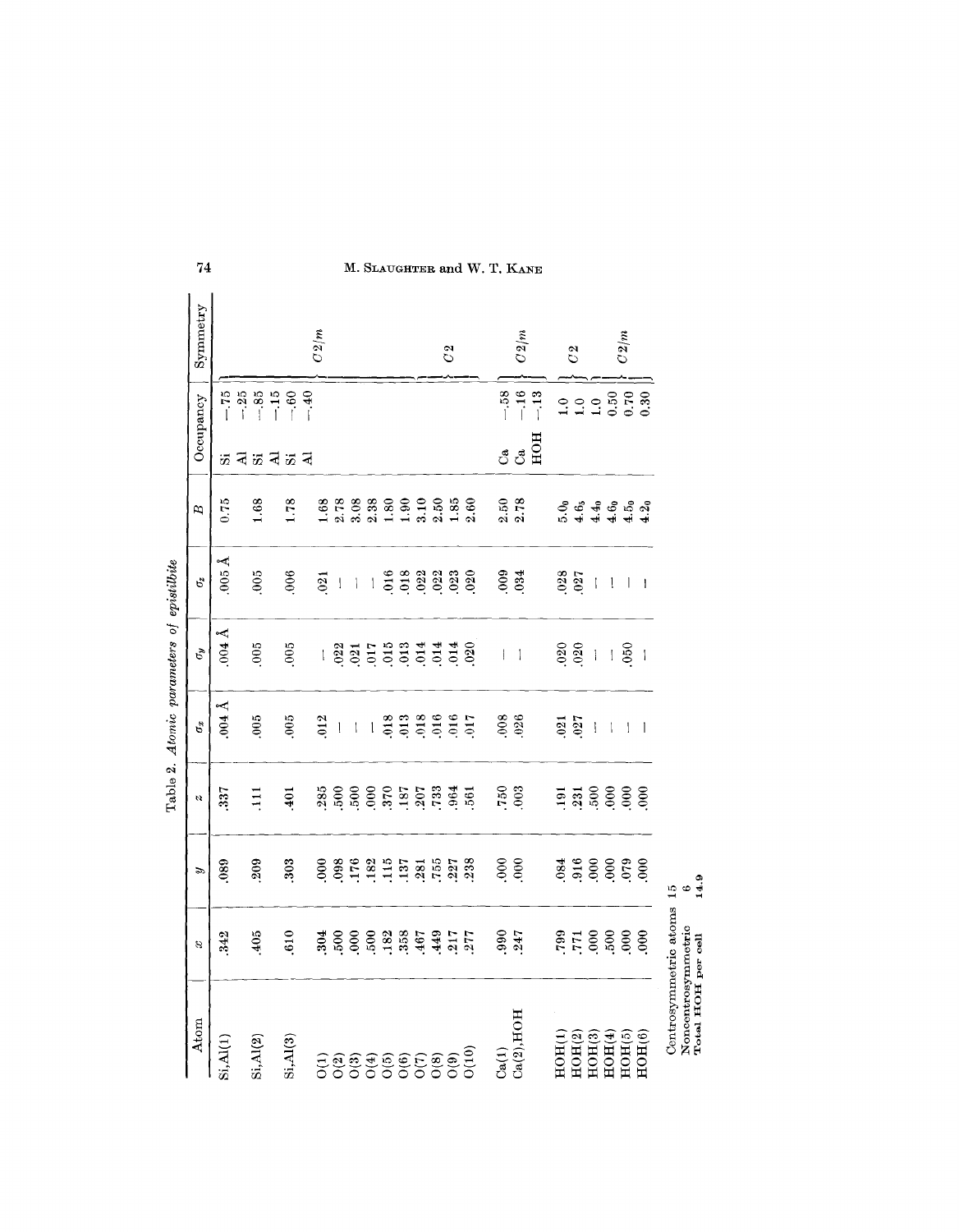Si-AI positions until final stages of refinement. Solution of the structure employed 822 reflections observed by photographic methods. With new data, collected by counter methods, refinement was reinitiated in space group  $C2/m$  as before. Refinement stopped in the centrosymmetric space group at  $R = 0.23$  for the disordered structure with  $R = \frac{\sum ||F_o| - |F_c||}{\sum |F_o|}$ . In space group  $C2/m$  all oxygen atoms on or near  $y = 0.25$  had temperature factors larger than 7.5 and Si $-$ 

| $Si, Al(1) - O(1)$          | $1.64\,\mathrm{\AA}$ | $\ast$<br>$Si, Al(3)'-O(3)$ | $1.62 \text{ Å}$      |
|-----------------------------|----------------------|-----------------------------|-----------------------|
| O(2)                        | 1.64                 | O(5)                        | 1.66                  |
| O(5)                        | 1.64                 | O(8)                        | 1.54                  |
| O(6)                        | 1.66                 | O(10)                       | 1.82                  |
| Mean                        | 1.64                 | Mean                        | 1.66                  |
| $Si, Al(2) - O(4)$          | 1.62                 | $Si, Al(1) - Si, Al(1)$     | 3.26                  |
| O(6)                        | 1.60                 | Si, Al(2)                   | 3.14                  |
| O(7)                        | 1.52                 | Si, Al(2)                   | 3.17                  |
| O(9)                        | 1.77                 | Si, Al(3)                   | 3.04                  |
| Mean                        | 1.62                 | Mean                        | 3.16                  |
| $Si, Al(3)$ - O(3)          | 1.62                 | $Si, Al(2)$ — $Si, Al(1)$   | 3.17                  |
| O(5)                        | 1.66                 | Si, Al(2)                   | 3.09                  |
| O(7)                        | 1.81                 | Si, Al(2)                   | 3.14                  |
| O(10)                       | 1.50                 | Si, Al(3)                   | 3.10                  |
| Mean                        | 1.65                 | Mean                        | 3.13                  |
| $\ast$<br>$Si, Al(2)'-O(4)$ | 1.62                 | $Si, Al(3)$ — $Si, Al(1)$   | 3.04                  |
| O(6)                        | 1.60                 | Si, Al(2)                   | 3.10                  |
| O(8)                        | 1.69                 | Si, Al(3)                   | 3.15                  |
| O(9)                        | 1.55                 | Si, Al(3)                   | 3.14                  |
| Mean                        | 1.61                 | Mean                        | 3.11                  |
| $Ca(1) - O(1)$              | 2.56(1)              | $Ca(2) - O(1)$              | $2.42 \text{ Å } (1)$ |
| O(5)                        | 2.55(2)              | O(6)                        | 2.90(2)               |
| HOH(1)                      | 2.57(1)              | HOH(1)                      | 2.23(1)               |
| HOH(2)                      | 2.32(1)              | HOH(2)                      | 2.55(1)               |
| HOH(3)                      | 2.32(1)              | HOH(4)                      | 2.32(1)               |
| HOH(5)                      | 2.65(2)              | HOH(5)                      | 2.62(2)               |
| $Ca(1)$ -Ca $(1)$           | 4.63                 | $Ca(2)$ -Ca $(2)$           | 4.44                  |
|                             | 4.50                 |                             | 4.60                  |

Table 3. *Interatomic distances in epistilbite*

in parenthesis to right of distance give numbers of equivalent distance Prime indicates the mirror equivalent of the unprimed atom. Numbers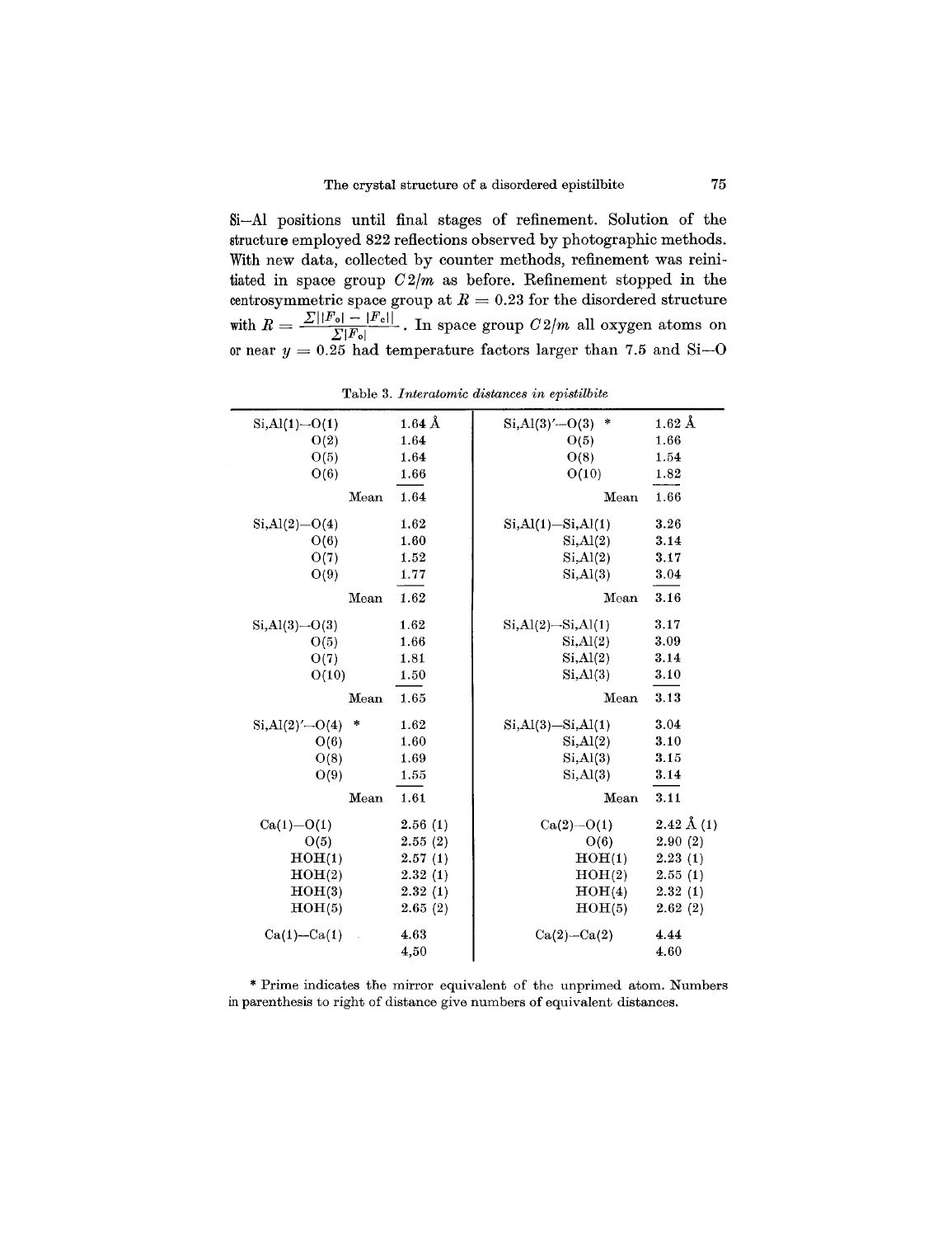| h                                       | k              | 1                       |                     | . .                 | $\cdot$<br>h               | k                        | 1                    |                     |                      | ธนา นเนน<br>h              | k              | 1                       | -8                                  | ww                        | eu epistito<br>ħ           | k              | -1               |                                      |                            |
|-----------------------------------------|----------------|-------------------------|---------------------|---------------------|----------------------------|--------------------------|----------------------|---------------------|----------------------|----------------------------|----------------|-------------------------|-------------------------------------|---------------------------|----------------------------|----------------|------------------|--------------------------------------|----------------------------|
|                                         |                |                         | $\mathbf{F_{o}}$    | $F_c$               |                            |                          |                      | $F_{o}$             | $\mathbf{F_{c}}$     |                            |                |                         | $\mathbf{F_{o}}$                    | $\mathbf{r}_{\mathbf{e}}$ |                            |                |                  | $\mathbf{r}_{_{\mathrm{o}}}$         | $\mathbf{r}_{\rm e}$       |
| $\circ$<br>4                            | 0              | $\theta$                | 44.1<br>19.5        | 38.9                | 6<br>8                     | 4                        | 1                    | 38.8<br>36.8        | 35.7<br>46.8         | $\theta$<br>$\overline{2}$ | 10             | $\overline{2}$          | 27.8<br>92.0                        | 29.8<br>87.7              | $\circ$<br>4               | $\bf{0}$       | 4                | 133.4                                | 129.6<br>139.2             |
| 6                                       |                |                         | 62, 6               | $\frac{15.6}{53.9}$ | ï                          | 5                        |                      | 167.3               | 182.4                | Ą                          |                |                         | 55.8                                | 49.3                      | 6                          |                |                  | $\frac{124.3}{7.9}$                  | 11.4                       |
| 8<br>1                                  | $\mathbf{1}$   | $\theta$                | 37.3<br>6,8         | 43.4<br>5.7         | 3                          |                          |                      | 65.9<br>17.1        | 70.8<br>5.7          | 6<br>1                     | 11             | $\overline{2}$          | 34.9<br>80.2                        | 50.2<br>86.4              | 3                          | ı              | Ą                | 17.0<br>32.3                         | 15.0<br>29.5               |
|                                         |                |                         | 87.0                | 88.0                | 5<br>7                     |                          |                      | 25.0                | 39.6                 | 3                          |                |                         | 8,1                                 | 8.0                       | 5<br>7                     |                |                  | 35.3                                 | 25.8                       |
|                                         |                |                         | 24.6<br>26.7        | 30.9<br>28,9        | 9<br>$\Omega$              | 6                        | $\blacksquare$       | 8.5<br>25.6         | 6.1<br>31.1          | 5                          |                |                         | 53.2<br>10.8                        | 63.3<br>6,6               | $\Omega$                   | $\Omega$       | 4                | 8.9                                  | 8.0<br>97.0                |
| 9<br>$\ddot{\mathbf{0}}$                | $\overline{2}$ | $\theta$                | 45.1<br>111.0       | 41.3<br>111.3       | 2<br>4                     |                          |                      | 69.6<br>32.2        | 76.3                 | $\Omega$<br>$\overline{2}$ | 12             | $\overline{2}$          | $\frac{37.9}{103.1}$                | 44.7<br>113.7             | 2<br>6                     |                |                  | 87.4<br>31.6                         | 17.4<br>27.2               |
|                                         |                |                         | 62, 6               | 63.9                | 6                          |                          |                      | 54.7                | 29.4<br>50.1         | 4                          |                |                         | 36.8                                | 31.3                      | 1                          | 3              | $\mathbf{k}$     | 20.0                                 |                            |
| Ą<br>6                                  |                |                         | 77.4<br>111.3       | 86,1<br>111.6       | 8                          | $\overline{7}$           | $\mathbf{1}$         | 32.0<br>74.2        | 32.6<br>75.3         | 6<br>1                     | 13             | $\bf{2}$                | 22.6<br>11.2                        | 33.8<br>20.3              | 3                          |                |                  | 17.8                                 | $\frac{17.5}{3.7}$<br>34.6 |
| 8                                       |                |                         | $21.9$<br>32.5      | 15.1                | 3<br>$\frac{5}{7}$         |                          |                      | 119.5               | 124.1                | 3                          |                |                         | 31.6                                | 37.4                      | $\frac{5}{7}$              |                |                  | 35.9<br>27.0                         | 32.1                       |
| $\mathbf{1}$<br>з                       | 3              | $\Omega$                | 57.6                | 51.1<br>58.0        | $\theta$                   | 8                        | $\mathbf{1}$         | 53.8<br>15.5        | 61.8<br>7.6          | 5<br>$\Omega$              | 14             | $\overline{2}$          | 10.6                                | 7.8<br>37.8               | $\Omega$<br>4              | 4              | $\boldsymbol{L}$ | 79,8                                 | 71.3<br>19.6               |
|                                         |                |                         | 11.3                | 9.4                 | $\overline{2}$             |                          |                      | 12.0                | 18.0                 | $\overline{2}$             |                |                         | $\frac{37.9}{22.6}$                 | 20.2                      | 6                          |                |                  | $6.5$<br>$59.2$<br>$67.6$            | 44.5                       |
|                                         |                |                         | 20.3<br>13.5        | 23.7<br>4.1         | 4<br>6                     |                          |                      | 42.8<br>31.4        | 42.4<br>37.7         | ı,<br>6                    |                |                         | 29.2<br>31.7                        | 15.9<br>45.6              | 3                          | 5              | $\boldsymbol{l}$ | 55.3                                 | 75.0<br>57.9               |
| $\mathbf 0$                             | 4              | $\theta$                | 43.1                | 37.9                | 8                          |                          |                      | 7.9                 | 11.3                 | ١                          | 15             | $\overline{\mathbf{2}}$ | 7.8                                 | 19.9                      | 5                          |                |                  | 36.9                                 | 31.1                       |
| 2<br>Ь                                  |                |                         | 87. 1<br>73.6       | 86.9<br>73.5        | 5                          | 9                        | 1                    | $75.9$<br>67.1      | 67.3<br>72.3         | 3<br>5                     |                |                         | 17.5<br>17.6                        | 15.6<br>5.7               | 7<br>$\bf{0}$              | 6              | $\mathbf{r}_t$   | 9.0<br>54.6                          | 14.4<br>49.9               |
| 6                                       |                |                         | 86.2                | 90.6                | 7                          |                          |                      | 16.7                | 14.3                 | $\Omega$                   | 16             | $\mathbf{2}$            | 6.7                                 | 15.5                      | 4                          |                |                  | 29.3<br>65.2                         | 45.2                       |
| 1<br>3                                  | 5              | $\ddot{\mathbf{0}}$     | 85.5<br>14.9        | 86.2<br>11.9        | Ō<br>2                     | 10                       | 1                    | 45.7                | 45.1<br>37.9         | $\overline{2}$<br>4        |                |                         | 27.4<br>50.4                        | 25.9<br>43.6              | 6<br>1                     | 7              | 4                | 16.6                                 | 59.8<br>24.7               |
|                                         |                |                         | 13.7                | 12.9                | 4<br>6                     |                          |                      | 32.8                | 21.6                 | $\mathbf{1}$               | 17             | $\overline{2}$          | 29.3                                | 31.0                      | 3                          |                |                  | 68.5                                 | 65.2                       |
| $\mathbf q$                             |                |                         | 89.5<br>12.2        | 95.6<br>9.4         | 8                          |                          |                      | 26.0<br>9.3         | 26.6<br>6.0          | 3<br>Ō                     | 18             | $\overline{2}$          | 16.6<br>7.1                         | 16.9<br>14.1              | 5<br>7                     |                |                  | 24.2<br>24.5                         | 15.7<br>30.0               |
| n<br>4                                  | 6              | $\Omega$                | 75.1                | 68.2<br>22.4        | ı                          | 11                       | 1                    | 39.4<br>60.4        | 35.3                 | $\overline{2}$<br>١        |                | $\overline{2}$          | 18.6                                | 18.6<br>41.8              | $\bf{0}$<br>$\overline{2}$ | 8              | 4                | 77.4                                 | 82.2                       |
| 6                                       |                |                         | 34.7<br>34.5        | 26.1                | 3<br>5                     |                          |                      | 29.4                | 49.5<br>21.5         | $\Omega$                   | 19<br>20       |                         | $43.7$<br>3.6                       | 9.0                       | 4                          |                |                  | 48.0<br>25.8                         | 31.5<br>44.2               |
| 8<br>$\ddot{\phantom{a}}$               | 7              | $\mathbf 0$             | 48.2<br>23.7        | 37.4<br>39.0        | 0<br>2                     | 12                       | 1                    | 35.2<br>24.3        | 39.0<br>15.5         | 0<br>$\overline{2}$        | $\theta$       | $\frac{2}{3}$           | 45.6<br>96.8                        | 45.4<br>105.4             | 6<br>1                     | 9              | 4                | $\frac{27.5}{15.6}$                  | $\frac{8}{9}$ . 8          |
|                                         |                |                         | 16,1                | 26.8                |                            |                          |                      | 50.7                | 50.5                 |                            |                |                         | 28.5                                | 32.5                      | 3                          |                |                  | 8.6                                  | 7.0                        |
| 9                                       |                |                         | 29.8<br>16.9        | 16.4<br>25.5        | 6<br>1                     | 13                       | $\mathbf{1}$         | 12,0<br>86.2        | 13.5<br>76.2         | 6<br>8                     |                |                         | 51.6<br>8.2                         | 62.9<br>14.6              | š<br>$\bf{0}$              | 10             | $\boldsymbol{k}$ | 18.3<br>64.9                         | 17.2<br>67.9               |
| $\alpha$                                | 8              | $\theta$                | 17.8                | 19.6                | 3                          |                          |                      | 45.2                | 31.7                 | 1                          | 1              | $\overline{5}$          | 51.9                                | 82.7                      | $\overline{2}$             |                |                  | 88.4                                 | 91.2                       |
| $\boldsymbol{2}$<br>6                   |                |                         | 68.8<br>41.6        | 60.2<br>41.1        | 5<br>7                     |                          |                      | 19.8                | 14.3<br>24.0         | 3<br>7                     |                |                         | 28.1<br>22,1                        | 14.7<br>6.0               | $\frac{1}{2}$<br>6         |                |                  | 68.3                                 | 80.5<br>4.8                |
| 8                                       |                |                         | 33.9                | 25.6                | ò                          | 14                       | 1                    | $25.5$<br>67.2      | 64.1                 | $\bf{o}$                   | $\overline{2}$ | $\mathbf{z}$            | 77.1                                | 69.3                      | 1                          | 11             | $\frac{1}{2}$    | $\frac{7.5}{47.7}$                   | 48.9                       |
| 3                                       | 9              | $\bf{0}$                | 18.2<br>33.1        | 16, 2<br>30.7       | 2                          |                          |                      | 68.7<br>17.9        | 59.7<br>14.0         | $\overline{2}$<br>ı,       |                |                         | 31.2<br>31.6                        | 23.1<br>20.8              | 3<br>۹                     |                |                  | 14.9<br>57.5                         | $5.2$<br>66.6              |
|                                         |                |                         | 46.8                | 46.8                | 6                          |                          |                      | 12.8                | 16.0                 | 6                          |                |                         | 7.6                                 | 11.4                      | ō                          | 12             | $\frac{1}{2}$    | 103.8                                | 103.3                      |
| n                                       | 10             | $\Omega$                | 17.9<br>205.9       | 9.6<br>224.3        | 1<br>5                     | 15                       | ١                    | 100.0<br>16.7       | 86.8<br>18.2         | 8<br>1                     | 3              | $\overline{\mathbf{3}}$ | 18.5<br>44.9                        | 11.8<br>63.3              | $\overline{2}$<br>ų        |                |                  | 64.0<br>20.7                         | 58.2<br>37.9               |
| 2                                       |                |                         | 52.0                | 47.9                | Ó                          | 16                       | 1                    | 22.2                | 13.5                 | 3                          |                |                         | 125.4                               | 135.9                     | ı                          | 13             | 4                | 16.9                                 | 13.0                       |
| 6                                       |                |                         | 54.5<br>25.6        | 49.0<br>19.6        | ò<br>4                     |                          |                      | 69.5<br>16.2        | 66.9<br>15.4         | 5<br>7                     |                |                         | 51.6<br>16.0                        | 38.4<br>17.6              | 3<br>5                     |                |                  | 21.6                                 | 30.3<br>27.3               |
| 8                                       |                |                         | 28.0                | 24.6                | 1                          | 17                       |                      | 50.4                | 44.2                 | $\Omega$                   | 4              | 3                       | 12.0                                | 21.8                      | ő                          | 14             | $\overline{a}$   | $35.5$<br>18.0                       | 16.3                       |
|                                         | 11             | $\theta$                | 18.4<br>41.2        | 28.5<br>38.5        | 3                          |                          |                      | 38.1<br>74.5        | 37.4<br>73.7         | ł,                         |                |                         | 38.1<br>52.5                        | 37.3<br>42.3              | $\overline{2}$<br>t,       |                |                  | 27.8<br>28.4                         | 19.6<br>29.2               |
|                                         |                |                         | 44.7                | 47.0                | ò<br>$^{\circ}$            | 18                       | $\mathbf{1}$         | 39.9                | 36.2                 | 6                          |                |                         | 18.9                                | 17.4                      | 1                          | 15             | $\mathbf{I}_k$   | 39.3                                 | 31.7                       |
| $\mathbf 0$                             | 12             | $\overline{0}$          | $\frac{17.3}{27.2}$ | 18.9<br>39.0        | 4                          |                          |                      | 16.5<br>13.5        | 22.3<br>10.5         | 8<br>ï                     | 5              | 3                       | 25.9<br>55.7                        | 12.1<br>50.8              | J<br>$\Omega$              | 16             | 4                | 52.1<br>42.1                         | 49.0<br>41.3               |
|                                         |                |                         | 21.7<br>90.0        | 32.0<br>88.0        | $\mathbf{1}$               | 19                       | 1                    | 33.3<br>24.9        | 22.4<br>12.8         | 3                          |                |                         | 190.3<br>46.5                       | 910.8<br>49.5             | $\circ$<br>1               | 17             |                  | 30.5<br>16.1                         | 14.1                       |
|                                         |                |                         | 79.3                | 86.0                | 1<br>ō                     | 20                       |                      | 28.4                | 19.9                 | ž                          |                |                         | 46.1                                | 64.4                      | o                          | 18             | 4<br>4           | 48.9                                 | $\frac{3.7}{43.5}$         |
| 8<br>1                                  | 13             | $\bf{0}$                | 7.2<br>25.9         | 5.2<br>22.2         | 2<br>0                     | $\mathbf 0$              | $^{2}$               | 14, 1<br>14.4       | 7.2<br>13.2          | ō<br>$\overline{2}$        | 6              | $\overline{\mathbf{3}}$ | 49.0<br>44.1                        | 47.8<br>22.0              | 0<br>2                     | $\mathbf 0$    | 5                | 36.1<br>89.5                         | 41.6<br>89.1               |
| 3                                       |                |                         | 90.8                | 93.8                | $\overline{2}$             |                          |                      | 214.9               | 214.0                | h                          |                |                         | 52.7                                | 43.2                      | ı,                         |                |                  | 21.3                                 | $\overline{1,2}$           |
| 7<br>$\bf{o}$                           | 14             | $\ddot{\mathbf{0}}$     | 12.4<br>76.9        | 11.8<br>67.2        | ı,<br>8                    |                          |                      | 115.5<br>29.8       | 110.5                | 6<br>1                     | 7              | $\overline{\mathbf{3}}$ | 36.1<br>75.6                        | 32.2                      | 6<br>1                     | $\mathbf{1}$   | 5                | 19.2<br>95.4                         | 22.6                       |
| $\overline{2}$                          |                |                         | 16.3                | 20.3                | 1                          | 1                        | $\overline{2}$       | 106.0               | $\frac{55.9}{103.0}$ | 3                          |                |                         | 6.5                                 | $79.7$<br>25.0            | ۹                          |                |                  | 70.8                                 | 98.5<br>39.7               |
| 6                                       |                |                         | 25.4<br>18.6        | 26.7<br>21.7        | 3<br>š                     |                          |                      | 80.9<br>54.7        | 85.6<br>61.2         | 5                          |                |                         | 15.6<br>28.4                        | 28.4<br>6.8               | ō<br>$\overline{2}$        | $\overline{2}$ | 5                | 13.2<br>14.2                         | 20.9                       |
| 1                                       | 15             | $\bf o$                 | 30.8                | 31.5                |                            |                          |                      | 40.4                | 40.8                 | 0                          | 8              | $\overline{\mathbf{3}}$ | 16.6                                | 11.3                      |                            |                |                  | 17.7                                 | $\frac{10.5}{28.7}$        |
| $\Omega$<br>$\circ$                     | 16             | $\bf{0}$                | 13.0<br>17.3        | 5.5<br>21.6         | $\bf{0}$<br>$\circ$        | $\overline{2}$           | $\circ$              | 104.0<br>96.5       | 105.8<br>97.5        | $\overline{2}$<br>Ł,       |                |                         | 27.9<br>47.9                        | 20.0<br>52.2              | 6<br>ï                     | 3              | 5                | 24.4<br>75.5                         | 21.9<br>86.2               |
| 4<br>6                                  |                |                         | 34.5<br>21.4        | 32.1<br>10.9        | ł,<br>6                    |                          |                      | 28.8<br>12.8        | 32.2<br>24.6         | 6                          |                |                         | 33.6                                | 31.9                      | 3                          |                |                  | $\frac{47.5}{41.4}$                  | 33.0                       |
| 1                                       | 17             | $\theta$                | 55.6                | 55.8                | 8                          |                          |                      | 14.9                | 17.5                 | 3<br>5                     | 9              | 3                       | 47.7<br>$\frac{34.7}{18.7}$         | 40.5<br>12.5              | 5<br>$\overline{0}$        | 4              | 5                | $36.4$<br>26.5                       | 57.8                       |
|                                         |                |                         | 35.7<br>7.4         | 35.0<br>6.2         | 1                          | $\overline{\mathbf{3}}$  | $\overline{2}$       | 40.8<br>11.4        | 39.7<br>11.6         | 7<br>o                     | 10             | $\overline{\mathbf{3}}$ |                                     | 6.4<br>64.1               | 2                          |                |                  | 15.2                                 | $\frac{33.1}{21.0}$        |
| n                                       | 18             | $\bf{0}$                | 52.7                | 47.3                | 57                         |                          |                      | 17.1                | 26.3                 | $\overline{2}$             |                |                         | 57.7<br>67.2                        | 65.4                      | 6                          |                |                  | 21.0                                 | $\frac{9.0}{7.9}$<br>12.7  |
| 2<br>ł,                                 |                |                         | 19.9<br>72.3        | 16.8<br>64.2        | $\mathbf{r}$               | ı,                       | $\overline{2}$       | 25.6<br>57.4        | 25.6<br>39.5         | 6                          |                |                         | 22.2                                | 20.3<br>45.3              | 1<br>٦                     | 5              | 5                | 19.9                                 |                            |
| 1                                       | 19             | $\pmb{0}$               | 9.8                 | $\frac{5.3}{13.5}$  | $\overline{2}$             |                          |                      | 80.1                | 78.3                 | 1                          | 11             | $\overline{\mathbf{3}}$ | 33.0<br>87.8                        | 80.4                      | $\bf{0}$                   | 6              | 5                | $33.2$<br>$35.7$<br>$57.5$<br>$53.3$ | 35.0<br>27.5               |
| $\boldsymbol{2}$<br>$\ddot{\mathbf{0}}$ | 20<br>$\theta$ | $\pmb{0}$               | 21.7<br>52.3        | 57.5                | 6<br>8                     |                          |                      | 38.3<br>18.9        | 34.6<br>6.9          | Б<br>ò                     | 12             | $\overline{\mathbf{z}}$ | 81.6<br>77.2                        | 75.3<br>72.0              | $\overline{2}$<br>4        |                |                  |                                      | $55.4$<br>$58.4$           |
| $\overline{2}$                          |                |                         | 124.7               | 133.6               | 1                          | 5                        | $\overline{2}$       | 122.0               | 107.7                | $\overline{2}$             |                |                         | 5.9                                 | 5.5                       | 6                          |                |                  | 14.8                                 | 6.0                        |
| h<br>6                                  |                |                         | 22.6<br>67.4        | 27.0<br>67.4        | 3                          |                          |                      | 25.7<br>30.8        | 15.5<br>26.0         | 6                          |                |                         | 43.6<br>24.7                        | 43.5<br>16.0              | 1<br>7                     | 7              | 5                | 144.5<br>14.5                        | 49.3<br>26.9               |
| 8                                       |                |                         | 17.9                | 18.4                | ۔<br>ح                     |                          |                      | 50.0                | 63.4                 | 1                          | 13             | 3                       | 34.4                                | 16.9                      | $\theta$                   | A              | 5                | 10.6                                 | 8, 0                       |
| 1<br>3                                  | 1              | $\mathbf{I}$            | 146.3<br>52.3       | 138.6<br>85.8       | $\Omega$<br>$\overline{2}$ | 6                        | $\overline{2}$       | 48.6<br>64.5        | 55.6<br>60.0         | 3<br>5                     |                |                         | 68.0<br>23.1                        | 69.766.2                  | ۰<br>4                     |                |                  | 5.1<br>25.8                          | 7.6<br>17.1                |
|                                         |                |                         | 97.1                | 99.9                | 6                          |                          |                      | 48.5                | 44.1                 | $\ddot{\mathbf{0}}$        | 14             | 3                       | 40.1                                | 26.4                      | 6                          |                |                  | 7.2                                  | 3.3                        |
| 9                                       |                |                         | 51.3<br>45.6        | 24.7<br>29.9        | 8<br>1                     | $\overline{\phantom{a}}$ | $\overline{2}$       | 30.6<br>52.8        | 50.2<br>48.9         | $\overline{2}$<br>4        |                |                         | 16.2<br>29.7                        | 13.6<br>36.1              | 1<br>3                     | ٩              | 5                | 85.1<br>28.0                         | 96.8<br>17.8               |
| $\theta$<br>$\Omega$                    | $\overline{2}$ | $\overline{\mathbf{1}}$ | 16.8                | 30.8                |                            |                          |                      | 17.9                | 15.7                 | ī                          | 15             | $\overline{\mathbf{3}}$ | $\mathbf{\hat{8}}.\mathbf{\hat{7}}$ | 6.8                       | ğ                          |                |                  | 13.7                                 | 14.4                       |
|                                         |                |                         | 19.8<br>37.3        | 21.7<br>40.5        | 5<br>7                     |                          |                      | 42.6<br>38.1        | 49.7<br>39.3         | 3<br>5                     |                |                         | 62.0<br>22,9                        | 64.1<br>21.4              | $\bf{0}$<br>$\overline{2}$ | 10             | 5                | 21.9<br>30.0                         | 12.6<br>28.9               |
| 6<br>8                                  |                |                         | 30.0<br>24.6        | 16.8<br>32.6        | $\Omega$<br>$\overline{2}$ | 8                        | $\ddot{\phantom{0}}$ | 91.2<br>95.0        | 87.2<br>98.0         | $\theta$<br>$\Omega$       | 16             | 3                       | 6.7<br>20.9                         | 5,8<br>15.2               | 4<br>$\mathbf{1}$          | 11             |                  | 19.0                                 | 13.6                       |
|                                         | 3              | 1                       | 206.2               | 194.1               | 4                          |                          |                      | 48.1                | 49.3                 | 4                          |                |                         | 34.8                                | 25.2                      | ٦                          |                | 5                | 34.1<br>47.0                         | 29.0<br>40.2               |
|                                         |                |                         | 89.4<br>47.1        | 89.5<br>44.0        | 6<br>8                     |                          |                      | $\frac{17.7}{20.7}$ | 12.3<br>30.3         | 1<br>٦                     | 17             | $\overline{\mathbf{3}}$ | 35.8<br>28.2                        | 29.4<br>19.6              | 5<br>ō                     | 12             | г,               | 25.5<br>17.0                         | 37.4<br>22.2               |
| 9                                       |                |                         | 16.9                | 24.1                | ٠,                         | 9                        | $\overline{2}$       |                     | 16.1                 | ò                          | 18             | $\overline{\mathbf{5}}$ | 30.3                                | 24.9                      | $\overline{2}$             |                |                  | 28.1                                 | 21.8                       |
| $\bf{o}$                                | 4              | $\mathbf{1}$            | 87.2<br>50.8        | 78.7<br>51.8        | 3                          |                          |                      | $\frac{22.6}{72.0}$ | 84.7<br>27.8         | $\overline{2}$<br>1        | 19             |                         | 11.6<br>16.7                        | 11.4<br>4.5               | Ą<br>1                     | 13             | 5                | 35.4<br>14.1                         | 40.2<br>6.6                |
|                                         |                |                         | 8.0                 | 7.5                 |                            |                          |                      | 16.0                | 26.7                 | $\bf{0}$                   | $\bf{0}$       | 34                      | 8.8                                 | 14.1                      | В                          |                |                  | 22.8                                 | 7.8                        |

Table 4. Observed and calculated structure factors of disordered enistilbite

 $\sim$   $\sim$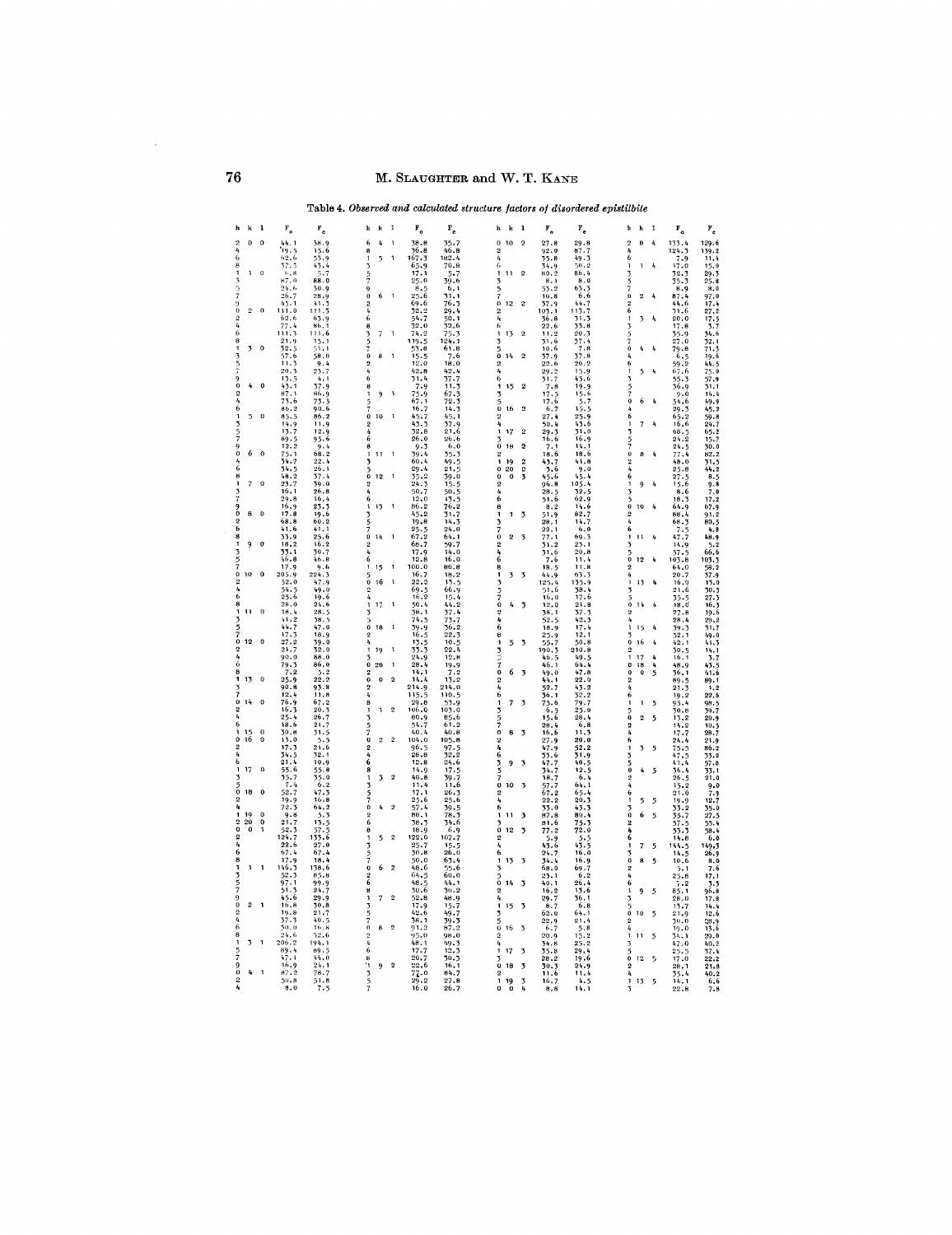# Table 4. (Continued)

| h<br>k<br>ı                                                  | г.                  | $\mathbf{r}_{\rm c}$                                              | h<br>ı<br>k                                              | $\mathbf{F_{o}}$            | $\mathbf{r}_{\rm e}$         | h<br>k<br>ı                                   | $\mathbf{r}_\mathrm{o}$              | $\mathbf{r}_{\rm c}$ | h<br>k                     | ı                       | $\mathbf{r}_{_{\mathrm{o}}}$        | $\mathbf{r}_{\rm e}$ |
|--------------------------------------------------------------|---------------------|-------------------------------------------------------------------|----------------------------------------------------------|-----------------------------|------------------------------|-----------------------------------------------|--------------------------------------|----------------------|----------------------------|-------------------------|-------------------------------------|----------------------|
| 0<br>14<br>5                                                 | 15.6                | 15.7                                                              | $-2$<br>4<br>1                                           | 29.3                        | 42.6                         | -3<br>9<br>$\overline{2}$                     | 26.0                                 | 25.0                 | 15<br>-1                   | $\overline{\mathbf{3}}$ | 76.8                                | 64.5                 |
| $\overline{2}$                                               | 16.3                | 15.547.554                                                        | $-4$                                                     | 8.7                         | 7.0                          | $-5$<br>$-7$<br>$-9$                          | $\frac{23.1}{57.8}$                  | 21.9                 | $-3$<br>$-5$<br>$-7$       |                         | 10.2                                | 10.5                 |
| 5<br>$\mathbf{1}$<br>15<br>Б                                 | 7.1<br>7.4          |                                                                   | $-6$<br>$-8$                                             | 13.3                        | 13.8<br>32.3                 |                                               | 24.2                                 | 59.8<br>25.0         |                            |                         | 34.4<br>38.6                        | 27.1                 |
| 16<br>5<br>0                                                 | 45.0                |                                                                   | - 10                                                     | $35.6$<br>$15.7$<br>$177.6$ | 9.0                          | $-2$<br>10<br>$\overline{\mathbf{2}}$         | 3.9                                  | 5.9                  | 16<br>$-2$                 | $\overline{\mathbf{3}}$ | 68.6                                | 25.6<br>65.3         |
| $\overline{2}$                                               | $\frac{5}{66}$ . 6  |                                                                   | $-1$<br>5<br>$\blacksquare$                              |                             | 178.0                        | $-4$                                          | 88.8                                 | 86.5                 | $-4$                       |                         | 24.5                                | $23.5$<br>57.3       |
| 17<br>556<br>1<br>18<br>o                                    | 19.2                |                                                                   | -3<br>-5                                                 | 23.7<br>122.0               | 5.0<br>121.3                 | $-6$<br>$-8$                                  | 8.2<br>79.1                          | 5.4<br>86.6          | $-6$<br>17<br>$-1$         | $\overline{\mathbf{3}}$ | 66.8<br>61.5                        | 45.7                 |
| $\pmb{0}$<br>Đ                                               | 36.5                | 25.6                                                              |                                                          | 58.5                        | 67.3                         | - 1<br>11<br>$\overline{2}$                   | 89.4                                 | 96.2                 | -3                         |                         | 100.4                               | 86.0                 |
| ۸                                                            | 23.6                | 10.9                                                              | $\frac{5}{2}$<br>6<br>$\mathbf{1}$                       | 16.7                        | 18.3                         | -3                                            | 81.5                                 | 74.7                 | $-5$                       |                         | 20.1                                | 21.5                 |
| 'n<br>6                                                      | 58.1                | 56.9                                                              | $-4$                                                     | 21.9                        | 31.8                         | $\frac{1}{2}$                                 | 42.6                                 | 44.4                 | -2<br>18                   | 3                       | 42.7                                | 34.5                 |
| 3<br>ò<br>2<br>6                                             | 28.0<br>81.5        | 27.4<br>74.6                                                      | -6<br>-8                                                 | 14.7<br>35.2                | 15.1<br>28.5                 | $-2$<br>12<br>$\overline{2}$                  | 12.7<br>162.9                        | 4.4<br>152.9         | - 1<br>19<br>$-3$          | 3                       | 39.8<br>15.5                        | 33.7<br>13.          |
| 3<br>6<br>1                                                  | 28.9                | 32.3                                                              | $-1$<br>$\overline{\mathbf{r}}$<br>J.                    | 21.3                        | 21.0                         | $-4$                                          | 58.1                                 | 36.8                 | -4<br>$\bf{0}$             | 4                       | 273.1                               | 272.                 |
|                                                              | 36.9                | 38.8                                                              | $-3$                                                     | 79.5                        | 75.1                         | -6                                            | 56.1                                 | 49.2                 | -6                         |                         | 88.8                                | 92.9                 |
| 6<br>ò<br>ł,<br>$\overline{2}$                               | 98.7<br>42,2        | $101.5$<br>36.5                                                   | $\frac{15}{7}$                                           | 72.6<br>25.1                | 71.1<br>8.7                  | $-8$<br>-3<br>13<br>$\overline{2}$            | 12.3                                 | 11.7<br>18.1         | $-8$<br>-3<br>$\mathbf{1}$ | 4                       | 33.3<br>20.8                        | 41.<br>17.1          |
| $\mathbf{1}$<br>5<br>6                                       |                     | 46.2                                                              | $-\mathbf{Q}$                                            | 35. 1                       | 46.9                         | -5                                            | $\frac{14.9}{12.2}$                  | 14.9                 | $-5$                       |                         | 9.6                                 | 9.2                  |
| 3                                                            | 55.6<br>37.0        | 30.3                                                              | $-2$<br>-я.<br>$\overline{\phantom{a}}$                  | 12.6                        | $14.9$<br>38.4               | -7                                            | 31.2                                 | 29.8                 | -7                         |                         | $\frac{59.6}{10.7}$                 | 65.7                 |
| 6<br>6<br>a<br>2                                             | 69.2                | 56.9                                                              | $-4$<br>-6                                               | 37.3<br>28.7                |                              | $-2$<br>14<br>$\overline{2}$<br>$-4$          |                                      | 48.1                 | $-9$<br>$2 - 4$<br>$-2$    |                         | 47.1                                | 8.5<br>56.8          |
| 6<br>$\overline{\mathcal{U}}$<br>$\mathbf{1}$                | 39.1<br>19.7        | $15.5$<br>$17.0$                                                  | -8                                                       | 38.4                        | $\frac{23.2}{36.2}$          | -6                                            | $54.1$<br>$65.3$<br>$23.5$<br>$22.3$ | $59 - 9$<br>14.3     | $-4$                       |                         | 24.2                                | 17.3                 |
| з                                                            | 59.2                | 58.8                                                              | $-1$<br>$\mathbf{1}$<br>9                                | 60.4                        | .<br>59. 5                   | $\overline{2}$<br>-1<br>15                    |                                      | 22.5                 | -6                         |                         | 76.4                                | 68.7                 |
| 8<br>6<br>$\mathbf{0}$<br>2                                  | 26.0<br>11.0        | $12.4$<br>15.3                                                    | $\frac{-5}{-7}$                                          | 37.2<br>33.2                | 24.4<br>20.4                 | $-3$<br>$-5$                                  | 9.8<br>23.1                          | 12.1<br>21.9         | $-8$<br>$-10$              |                         |                                     | 20.8<br>70.3         |
| 6<br>9<br>1                                                  | 12.5                | 8,1                                                               | $-\mathbf{Q}$                                            | 9.7                         | 13.3                         | -7                                            | 19.1                                 | 14.9                 | $\overline{5}$<br>$-5$     | 4                       | $25.1$<br>65.1<br>27.1              | 31.                  |
| ۱Ó<br>6<br>$\bf{0}$                                          | 15.0                | 7.5                                                               | -2<br>10                                                 | 28.4                        | 25.0                         | 16<br>-4<br>$\overline{2}$                    | 23.0                                 | 23.8                 | $\frac{1}{2}$              |                         | 12.2                                | 13.3                 |
| 6<br>11<br>1<br>6<br>Ó<br>12                                 | 49.2<br>63.5        | 53.0<br>67.0                                                      | $-6$                                                     | 48.6                        | 53.5<br>61,1                 | -6<br>-1<br>$\overline{2}$<br>17              | 34.2<br>13.3                         | 24.4                 |                            |                         | 19.7<br>26.6                        | 37.                  |
| $\pmb{0}$<br>7<br>o                                          | 27.6                | 23.5                                                              | -8                                                       | 59.0<br>25.8                | 22.2                         | -3                                            | 13.1                                 | 14.0<br>3.2          | -9<br>$-2$<br>4            | A,                      | 80.0                                | 22.5<br>77.3         |
|                                                              | 9.4                 | 26.4                                                              | - 1<br>11<br>$\mathbf{1}$                                | 39.4                        | 32.8                         | $-5$                                          | 42,1                                 | 35.4                 | $-4$                       |                         | 56.6                                | 68.                  |
| ı<br>$\frac{7}{7}$                                           | 25.4                | 5.4                                                               | -3                                                       | 28.8                        | 28.2                         | $-2$<br>18<br>$\overline{2}$<br>-4            | 17.0                                 | 22.9                 | -6<br>$-8$                 |                         | 61.6                                | 66.                  |
| $\overline{2}$<br>2<br>4                                     | 20.2<br>15.9        | 12.2<br>17.6                                                      | $-5$<br>$-7$                                             | 32.3<br>50.9                | 28.3                         | 2<br>$-1$<br>19                               | 26,0<br>5.6                          | 22.5<br>2,7          | $-10$                      |                         | 27.3<br>37.8                        | 23.9<br>39.1         |
| $\frac{7}{7}$<br>3<br>3                                      | 16.5                | 18.3                                                              | $-2$ 12<br>$\mathbf{1}$                                  | $\frac{37.3}{103.2}$        | $\frac{47.3}{37.8}$<br>101.0 | $-5$                                          | 30.3                                 | 26.9                 | $5 - 4$<br>$-3$            |                         | 58.4                                | 63.7                 |
| $\overline{2}$                                               | $67.9$<br>17.0      | $63.6$<br>$7.7$<br>$62.6$                                         | $-4$                                                     |                             | 7.6                          | $-2$<br>20<br>$\overline{\mathbf{2}}$         | - 55.9<br>30.6                       | 29.5                 | -5                         |                         | 66.6                                | 71.9                 |
| з                                                            |                     |                                                                   | $-6$<br>$-8$                                             | $15.0$<br>17.4              | 20.0                         | 3<br>$-2$<br>$\bf{0}$<br>$-4$                 |                                      | 29.0<br>108.7        | $-7$<br>$-\mathbf{Q}$      |                         | 28.0                                | 38.1<br>4.4          |
| $\frac{7}{7}$<br>$\frac{5}{6}$<br>$\overline{2}$             | $45.0$<br>51.2      | 36.8                                                              | $-1$<br>13<br>$\mathbf{I}$                               | $\frac{55.0}{72.4}$         | 47.0                         | $-6$                                          | 95.5                                 | 55.9                 | 6<br>$-2$                  | $\frac{1}{2}$           | $7.4$<br>32.5                       | 42.9                 |
|                                                              | 12,2                | 12,4                                                              | $-3$<br>$-5$<br>$-7$                                     |                             | $60.5$<br>23.6               | -8                                            | 21,4                                 | 19.7                 | $-4$                       |                         | 27.2                                | 25.1                 |
| $\overline{7}$<br>1                                          | 36.9<br>14.8        | 44.6<br>19.1                                                      |                                                          | 26.5<br>36.0                | 30.6                         | - 10<br>$-3$<br>$1 \quad 3$                   | 13.1<br>39.4                         | 11.1<br>48.2         | $-6$<br>$-8$               |                         | 56.9                                | 54.3<br>41.8         |
| 3<br>o<br>8<br>7                                             | 8.1                 | 7.2                                                               | -2<br>14                                                 | 52.0                        | 54.4                         | -5                                            | 51.1                                 | 54.0                 | - 10                       |                         | $\frac{48.9}{21.2}$                 | 22.                  |
| $\overline{2}$                                               | 21.8                | 16.4                                                              | $-4$                                                     | 12.5                        | 10.9                         | $-7$                                          | 49.7                                 | 48.6                 | -1<br>7                    | -4                      | 37.2                                | 71.0                 |
| 1<br>9<br>7                                                  | 19.5                | 20.9                                                              | -6<br>$-1$                                               | 20.7                        | 17.1                         | -9                                            | 37.1                                 | 21.3                 | $-5$                       |                         | 39.2                                | 46.                  |
| o<br>10<br>$\overline{\phantom{a}}$                          | 33.4<br>25.1        | 25.0<br>13.7                                                      | 15<br>-3                                                 | 37.8<br>81.8                | 28.1<br>70.1                 | -2<br>2 <sub>3</sub><br>-4                    | 16.7<br>19.2                         | 9.1<br>27.1          | $\frac{1}{2}$              |                         | $\frac{31.3}{9.7}$                  | 39.<br>8.            |
| $\overline{2}$                                               | 7.0                 | 23.5                                                              | -5                                                       | 51.1                        | 43.6                         | $-6$                                          | 38.3                                 | 39.1                 | -9                         |                         | 9.2                                 | 6.3                  |
| 11<br>7<br>1                                                 | 26.7                | 9.7                                                               | -7                                                       | 34.0                        | 28.1                         | -8                                            | 24.9                                 | 30.4                 | -2<br>8                    | $\frac{1}{2}$           | 88.0                                | 87.                  |
| 7<br>$\ddot{\mathbf{0}}$<br>12<br>$\mathbf 2$                | 22.5<br>34.0        | $\frac{15.5}{26.7}$                                               | $-2$<br>16<br>$\mathbf{1}$<br>$-4$                       | 61.8<br>19.6                | 52.9<br>16.6                 | - 10<br>-3<br>3 <sub>3</sub>                  | 37.9<br>10.8                         | 40.2<br>21.4         | -4<br>$-6$                 |                         | 18.2<br>91.4                        | 18.<br>88.           |
| $\mathbf{1}$<br>13                                           | 24.3                | 25.9                                                              | -6                                                       | 27.6                        | 25.0                         | $\frac{1}{2}$                                 | 47.3                                 | 37.3                 | -8                         |                         | 32.8                                | 32.                  |
| $\begin{array}{c} 7 \\ 7 \\ 8 \end{array}$<br>o<br>14        | 10.2                | 10,1                                                              | -1<br>17<br>-1                                           | 33.3                        | 33.9                         |                                               | 62.0                                 | 59.4                 | -3<br>9                    | $\mathbf{r}$            | 30.6                                | 32.2                 |
| $\bf{0}$<br>o<br>2                                           | 46.6<br>26.1        | 53.1<br>38.2                                                      | $\frac{-3}{-5}$                                          | 61.4<br>23.2                | 47.7                         | $-\mathbf{Q}$<br>$-2$<br>$4 - 3$              | 21.9                                 | 11.0<br>53.9         | -5<br>$-7$                 |                         | $35.3$<br>11.5<br>14.2              | 32.2                 |
| 8<br>$\mathbf{1}$<br>1                                       | 38.4                | 40.6                                                              | $-2$<br>18                                               | 18.4                        | $15.9$<br>13.0               | $-4$                                          | $\frac{51.5}{18.2}$                  | 20.3                 | -9                         |                         |                                     | 9.8<br>13.2          |
| 3                                                            | 16.9                | 9.5                                                               | $-4$                                                     | 72.2                        | 63.1                         | $-6$                                          | 34.1                                 | 35.8                 | 10<br>-2                   | $-4$                    | $75.6$<br>121.0                     | 74.4                 |
| $\ddot{\mathbf{0}}$<br>$\overline{2}$<br>8<br>$\overline{2}$ | 32.1<br>21.3        | 15.7<br>23.2                                                      | $-1$<br>19<br>$\mathbf{1}$                               | 12.5<br>31.9                | 9.9<br>25.6                  | -8<br>-10                                     | 18.9<br>22.2                         | 25.4<br>19.1         | $-4$<br>$-6$               |                         |                                     | 124.                 |
| $\mathbf{I}$<br>3<br>8                                       | 25.4                | 13.1                                                              | $\frac{1}{2}$<br>$\overline{\mathbf{2}}$<br>$\mathbf{0}$ | 104.0                       | 96.7                         | $-1$<br>5<br>$\overline{\mathbf{3}}$          | 35.2                                 | 56.6                 | $-8$                       |                         | 89.9                                | $\frac{90.7}{3.7}$   |
| 3                                                            | 29.2                | 32.8                                                              | $-4$<br>$-6$                                             | 18.7                        | 8.8                          | -3                                            | 27.9                                 | 28.3                 | 11<br>- 1                  | 4                       | 82.6                                | 56.4                 |
| 8<br>0<br>Ą<br>$\overline{2}$                                | 49.6<br>34.6        | 28.6<br>20.1                                                      | -10                                                      | 23.5<br>8.9                 | 10.4<br>14.2                 | -5<br>$-7$                                    | 88.5<br>97.5                         | 88.1<br>97.2         | -3<br>$-5$                 |                         | 26.0<br>10.7                        | 20.<br>17.0          |
| 5<br>8<br>1                                                  | 52.1                | 56.9                                                              | $1 \quad 2$                                              | 110.0                       | 110.0                        | $\frac{-9}{-2}$                               | 34.2                                 | 36.7                 | -7                         |                         |                                     | 67. .                |
| 3                                                            | 24.2                | 17. 1                                                             | $-3$<br>$-5$<br>$-7$                                     | 63.8                        | 59.7                         | 6 3                                           | 47.7                                 | 44.9                 | -9                         |                         | $65.9$<br>14.3                      | 16.9                 |
| 6<br>8<br>$\ddot{\mathbf{0}}$<br>$\mathfrak{p}$              | 21.6<br>36.6        | 29.3<br>30.9                                                      |                                                          | 29.3                        | 35.8                         | $-4$<br>$-6$                                  | 71.1                                 | 78.7<br>88.0         | -2<br>12                   |                         | 33.1                                | 31.7                 |
| 7<br>8<br>1                                                  | 20.5                | 7.5                                                               |                                                          | 30.7<br>33.9                | 31.1<br>33.6                 | $-10$                                         | 84.1<br>33.7                         | 33.6                 | -4<br>-6                   |                         | 55.0<br>48.6                        | 65.<br>47.           |
| $\mathbf{8}$<br>8<br>O                                       | 22.9                | 11.7                                                              | $\frac{-9}{-4}$<br>2 <sub>2</sub>                        | 35.7                        | 40.1                         | 7 <sub>5</sub><br>$-1$                        | 82.4                                 | 84.9                 | -8                         |                         | 29.2                                | 27.                  |
| $\overline{2}$<br>8<br>q<br>1                                | $\frac{35.0}{12.7}$ | 38.7                                                              | $-6$<br>$-8$                                             | 66.8<br>56.9                | 60, 2<br>52.0                | $-3$<br>$-5$                                  | $157.0$<br>35.3                      | 168.4<br>35.6        | -3<br>13                   | 4                       | 6.6                                 | 9.<br>10.            |
| $\pmb{0}$<br>10<br>8                                         | 43.0                | $\frac{13.0}{46.2}$                                               | $-10$                                                    | 27.0                        | 23.0                         | -7                                            | 92.0                                 |                      | $-5$<br>$-7$               |                         | 14,1<br>17.4                        | 28.7                 |
| 8<br>$\ddot{\mathbf{0}}$<br>12                               | 20.6                | 16.3                                                              | $-1$<br>$\overline{\mathbf{3}}$<br>$\overline{2}$        | 18.2                        | 25.1                         | $-9$                                          | $\frac{39.2}{43.7}$                  | $\frac{88.5}{37.7}$  | $-2$<br>14                 | 4                       | $34.4$<br>24.9                      | 36.                  |
| Ó<br>$\bf{0}$<br>9<br>ğ<br>1                                 | 44.5<br>29.4        | 35.8<br>30.3                                                      |                                                          | 9.0<br>9.3                  | 18.5<br>16.7                 | $-2$<br>8<br>$\overline{\phantom{a}}$<br>$-4$ | 14.2                                 | 40.2<br>12.9         | $-4$<br>-6                 |                         | 37.0                                | 25.6                 |
| $\ddot{\mathbf{0}}$<br>2<br>9                                | 9.1                 | 7.6                                                               | $-3$<br>$-5$<br>$-7$                                     | 25.7                        | 27.3                         | -6                                            | 6.1                                  | 13. 1                | 15<br>- 1                  | $\Delta$                | 40.0                                | 29.2<br>23.8         |
| 9<br>1<br>3                                                  | 20.9                | 26.8                                                              | -2<br>$\ddot{\phantom{a}}$<br>$\overline{2}$             | 147.5                       | 164.2                        | -8                                            | 22.3                                 | 24.1                 | -3                         |                         | 25.7                                | 23.                  |
| $\bf{o}$<br>4<br>9<br>1<br>9                                 | 13,6                | 6, 3                                                              | $-4$<br>$-8$                                             | 105.6                       | 107.1                        | - 1<br>$\overline{\mathbf{3}}$<br>9           | 46.1                                 | 45.2                 | -5                         |                         | 42.8                                | 37.                  |
| 5<br>6<br>$\bf{0}$<br>9                                      | 6.7<br>27.8         | 3.7<br>46.3                                                       | -10                                                      | 12.8<br>8.6                 | 17.9<br>17.6                 | -3                                            | 53.7<br>11.4                         | 59.2<br>8.8          | -7<br>16<br>-2             | 4                       | 4.3<br>35.3                         | 4.<br>56.9           |
| -2<br>$\Omega$                                               | 90.0                | 93.8                                                              | 5 2                                                      | 41.3                        | 48.4                         | $\frac{-5}{-7}$                               | 32.3                                 | 32.4                 | -4                         |                         | 21.8                                | 18                   |
| -4                                                           | 98.9                | 104.5                                                             | $\frac{-1}{-3}$                                          | 39.8                        | 37.3                         | -4<br>10<br>$\overline{\mathbf{z}}$           | 58.2                                 | 55.6                 | -6                         |                         | 9.2                                 | 8.0                  |
| -6<br>$-8$                                                   | 45.2<br>34.2        | 47.6                                                              | $\frac{5}{7}$                                            | 34.4<br>10.7                | 33.2<br>0.7                  | -6<br>$-8$                                    | 39.0                                 | 45.2<br>11.0         | 17<br>-1<br>-3             | ł,                      | 33.7<br>36.7                        | 43.<br>38.           |
| - 10                                                         | 28.5                |                                                                   |                                                          | 11.6                        |                              | $-1$<br>11<br>$\overline{\mathbf{3}}$         | 12.3<br>25.5                         | 28.2                 | $-5$                       |                         | 28.6                                | 29.                  |
| $-1$<br>$\mathbf{1}$<br>1                                    | 86.4                | $\frac{31.1}{34.0}$<br>$\frac{54.0}{95.2}$<br>$\frac{95.2}{29.0}$ | $\frac{-9}{-2}$<br>6<br>$\overline{2}$                   | 49.2                        | $7.1$<br>56.8                | $-5$                                          | 75.5                                 | 70.8                 | $-2$<br>18                 | 4                       | $\frac{43.5}{20.5}$                 | 31,                  |
| $\frac{-3}{-5}$                                              | 58.0<br>54.7        | 66,8                                                              | $-4$<br>$-6$                                             | 25.5<br>63.5                | $\frac{30.4}{62.3}$          | $\frac{-5}{-7}$                               | 50.9                                 | 48.8<br>56.1         | -4<br>$-1$                 |                         |                                     | 21.                  |
| -7                                                           | 61.3                | 44.9                                                              | $-8$                                                     | 40.4                        | 42.4                         | $-9$                                          | 60.5<br>38.5                         | 30.9                 | 19<br>-3                   | 4                       | $39.8$<br>$35.5$<br>$4.7$           | 25.<br>27.9          |
| $-9$                                                         | 14.1                | 20.4                                                              | -10                                                      | 34.2                        | 14.2                         | -2<br>12<br>3                                 | 14.0                                 | 11.5                 | o<br>-4                    | 5                       |                                     | 15.                  |
| $-2$<br>2<br>$\overline{\mathbf{1}}$<br>-4                   | 55.4<br>74.3        | 64.0<br>74.6                                                      | 72<br>$-1$                                               | 47.1<br>23. 1               | 49.3<br>24.8                 | $-4$<br>-6                                    | 40.4<br>24.9                         | 42.3<br>28.0         | $-6$<br>$-10$              |                         | $\frac{33.3}{4.1}$                  | 31.1                 |
| $-6$                                                         | 8.6                 | 12.0                                                              | $-3$<br>$-5$<br>$-7$                                     | 62.3                        | 60.8                         | -8                                            | 30.1                                 | 33.7                 | 1<br>-3                    | 5                       |                                     | 9,                   |
| -8                                                           | 20.9                | 14.3                                                              |                                                          | 14.3                        | 2.4                          | - 1<br>13<br>$\overline{3}$                   | 97.6                                 | 83.0                 | $-5$                       |                         | $54.3$<br>$48.7$<br>$34.3$<br>$7.1$ | $\frac{53.7}{66.9}$  |
| - 10<br>$\blacksquare$                                       | 6.3                 | 0.8                                                               | $\frac{1}{2}$<br>8<br>$\overline{2}$                     | 36.5                        | 47.2                         | $-3$                                          | 11.8                                 | 22.9                 | -7                         |                         |                                     | 34.9                 |
| $-1$<br>3<br>$-3$                                            | 47.0<br>116.2       | 55.6<br>111.9                                                     | $-4$                                                     | 53.4<br>87.1                | 58.0<br>82.3                 | $-5$                                          | 13.7<br>13.6                         | 10.2<br>10, 2        | -9<br>$\overline{2}$       | 5                       |                                     | 5.2<br>16.3          |
| $\frac{1}{2}$                                                | 13.0                | 20.0                                                              | $-6$                                                     | 68.6                        | 66.8                         | $-2$<br>14<br>3                               | 34.7                                 | 31.0                 | -6                         |                         | $\frac{13.5}{10.5}$                 | 44.0                 |
|                                                              | 48.7                | 52.0                                                              | $-8$<br>$\overline{\mathbf{2}}$                          | $\frac{59.6}{63.5}$         | 63.7                         | -6                                            | 5.1                                  | 14.7                 | $-8$                       |                         | 14.5                                | 19.9                 |
| $-9$                                                         | 33.6                | 42.8                                                              | -1<br>۰                                                  |                             | 63.3                         |                                               | 17.3                                 | 19.0                 | $-10$                      |                         | 5.2                                 | 10.                  |

 $\ddot{\phantom{a}}$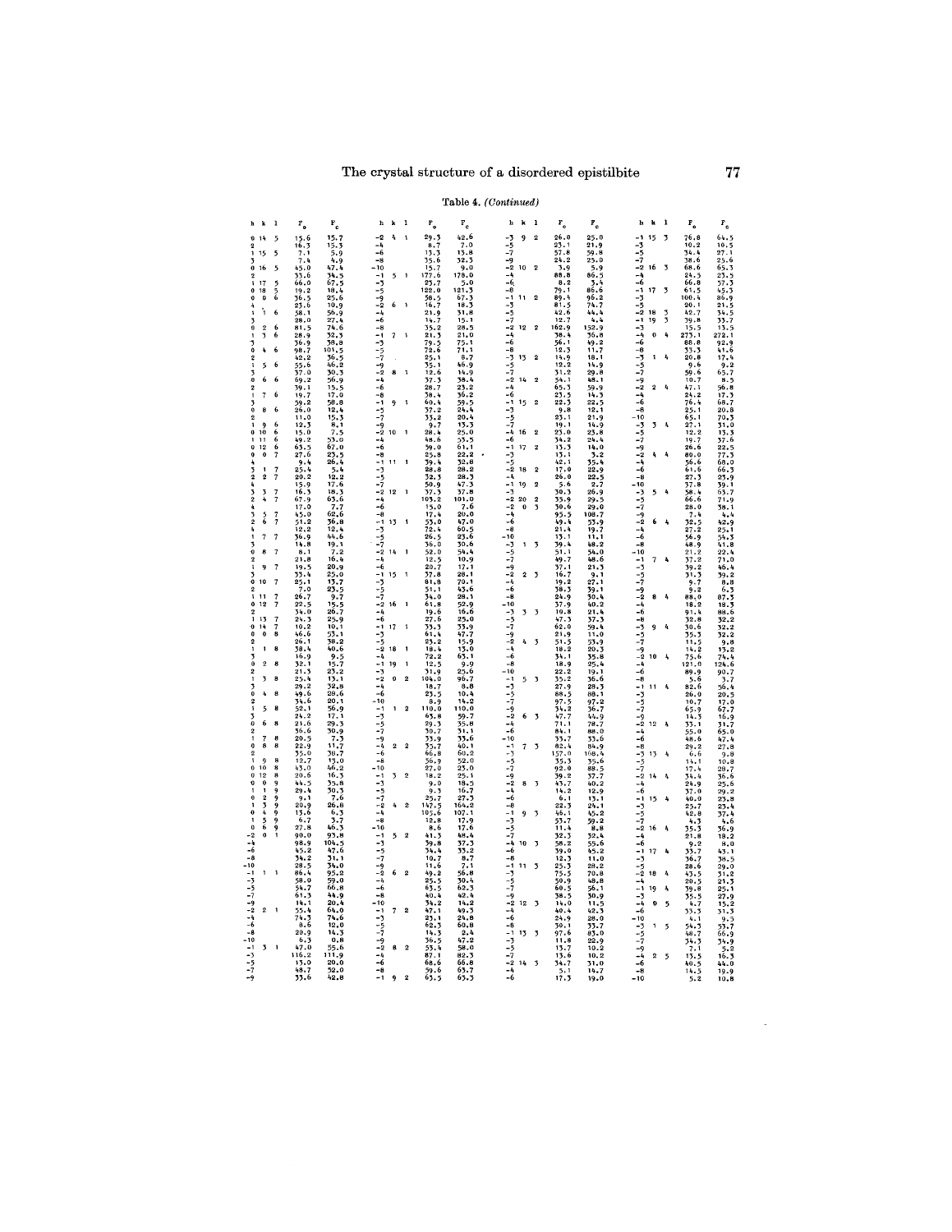#### Table 4. (Continued)

| h             | k                        | -1          | $F_{\alpha}$ | $\mathbf{F}_{\mathbf{c}}$ | 'n           | k         | $\mathbf{1}$ | $F_{\alpha}$ | $\mathbf{F_{c}}$ | h            | k              | - 1                      | $F_{\alpha}$ | $\mathbf{F}_e$  | h.         | k                        | $\mathbf{1}$ | $\mathbf{F_{_0}}$ | $F_e$        |
|---------------|--------------------------|-------------|--------------|---------------------------|--------------|-----------|--------------|--------------|------------------|--------------|----------------|--------------------------|--------------|-----------------|------------|--------------------------|--------------|-------------------|--------------|
| $-3$          | 3                        | 5           | 49.5         | 50.2                      | -6           | $\bf{0}$  | 6            | 81.8         | 81.4             | -6           | 14             | 6                        | 14.0         | 10.9            | -3         | $\overline{\mathbf{3}}$  | -8           | 19.7              | 18.3         |
| $-5$          |                          |             | 75.0         | 81.4                      | $-8$         |           |              | 63.8         | 54.7             | - 1          | 15             | 6                        | 12.5         | 9.8             | -7         |                          |              | 17.3              | 16.1         |
| $-7$          |                          |             | 42.4         | 35.1                      | $-10$        |           |              | 68.3         | 73.6             | -3           |                |                          | 12.5         | 14.4            | -9         |                          |              | 5.3               | 2.5          |
| -9            |                          |             | 36.0         | 32.9                      | $-3$         |           | 16           | 50.3         | 48.6             | -5           |                |                          | 10.1         | 7.3             | -2         | 48                       |              | 33.8              | 14.5         |
| $-2$          | 4                        | 5           | 12.2         | 13.7                      | $-5$         |           |              | 41.8         | 48.5             | $-2 \t16$    |                | 6                        | 20.7         | 10.0            | -4         |                          |              | 34.7              | 26.9         |
| $-4$          |                          |             | 69.7         | 70.7                      | $-7$         |           |              | 42.3         | 49.3             | $-4$         |                |                          | 4.7          | 9.8             | -6         |                          |              | 21.2              | 14.9         |
| -6            |                          |             | 30.4         | 36.4                      | $-9$         |           |              | 17.3         | 29.2             | - 1          | 17             | 6                        | 43.0         | 19.7            | -8         |                          |              | 15.9              | 8.7          |
| $-8$          |                          |             | 9.3          | 9.2                       | $-4$         |           | $2\quad 6$   | 105.4        | 111.1            | $-3$         |                |                          | 42.3         | 38.4            | -3         | 5                        | 8            | 45.4              | 55.3         |
| $-10$         |                          |             | 12.1         | 10,7                      | -6           |           |              | 7.5          | 24.8             | -4           | 0              | 7                        | 71.4         | 68.7            | $-5$       |                          |              | 30.6              | 35.6         |
| $-3$          | 5                        | 5           | 56.1         | 60.9                      | $-8$         |           |              | 41,1         | 36.8             | -- 6         |                |                          | 45.2         | 52.0            | -7         |                          |              | 30.8              | 32.5         |
| $-5$          |                          |             | 197.4        | 192.5                     | $-10$        |           |              | 8.0          | 5.7              | -8           |                |                          | 37.8         | 44.2            | -6         | 6                        | -8           | 8.5               | 17.0         |
| $-7$          |                          |             | 10.5         | 9.3                       | $-3$         | 3 6       |              | 20.9         | 27.8             | -5           |                | $1 \quad 7$              | 63.3         | 58.1            | -8         |                          |              | 20.6              | 27.4         |
| $-9$          |                          |             | 74.8         | 70.9                      | $-5$         |           |              | 9.3          | 12.9             | $-7$         |                |                          | 50.7         | 56.2            | -3         | 7                        | 8            | 12.0              | 15.6         |
| $-2$          | 6                        | $\sim$      | 32.9         | 33.6                      | $-7$         |           |              | 10.5         | 11.6             | -9           |                |                          | 7.9          | 7.8             | -5         |                          |              | 31.1              | 25.2         |
| $-4$<br>$-6$  |                          |             | 15.2         | 17.0                      | $-4$         |           | 46           | 48.1         | 46.5             | $-4$         | 2              | $\overline{7}$           | 15.8         | 26.1            | -7         |                          |              | 16, 5             | 16.9         |
|               |                          |             | 10.2         | 13.8                      | $-6$         |           |              | 75.4         | 83.3             | -8           |                |                          | 9.1          | 15.7            | -4<br>-6   | 8 8                      |              | 30.5              | 29.5         |
| $-8$<br>$-10$ |                          |             | 7.9<br>12.8  | 11.1<br>10.4              | $-8$<br>-10  |           |              | 26.5<br>10.8 | 23.5             | $-3$<br>$-5$ | 3              | $\overline{7}$           | 73.8<br>36.5 | $-72.6$<br>23.6 | -8         |                          |              | 42.7              | 43.7         |
|               |                          |             |              |                           |              |           |              |              | 3.6              |              |                |                          |              |                 |            |                          | -8           | 8,6               | 9.3          |
| $-3$<br>$-5$  | $\overline{\phantom{a}}$ | 5           | 37.2<br>63.6 | 38.5<br>55.5              | $-5$<br>$-5$ | 56        |              | 67.2<br>23.0 | 71.8<br>22.8     | -7<br>-9     |                |                          | 52.9<br>32.0 | 51.9<br>32.1    | - 1<br>-3  | 9                        |              | 35.3<br>23.0      | 21.4<br>21.7 |
| $-9$          |                          |             | 30.5         | 25.0                      | $-7$         |           |              | 7.1          | 9.2              | $-4$         | 4              | $\overline{7}$           | 28.2         | 38.6            | $-5$       |                          |              | 42.7              | 42.4         |
| $-2$          | 8                        | 5           | 51.8         | 45.5                      | $-9$         |           |              | 26.3         | 30.0             | -6           |                |                          | 10.7         | 7.9             | -7         |                          |              | 26.2              | 19.4         |
| $-4$          |                          |             | 31.8         | 33.0                      | $-4$         | 6         | - 6          | 43.9         | 43.4             | $-3$         | 5              | 7                        | 80.4         | 93.7            | -4         | $10^{-1}$                | -8           | 5.1               | 4.9          |
| -6            |                          |             | 11.7         | 13.3                      | -6           |           |              | 29.6         | 38.7             | -5           |                |                          | 8,4          | 11.8            | -6         |                          |              | 58.7              | 52.3         |
| $-8$          |                          |             | 15.7         | 14.0                      | $-8$         |           |              | 13.0         | 10.8             | $-7$         |                |                          | 21.6         | 12.6            | $-1$       | 11                       | -8           | 31.5              | 10.3         |
| -3            | Q                        | 5           | 22.0         | 19.0                      | $-3$         | 7         | -6           | 12.9         | 30.8             | -9           |                |                          | 16.7         | 14.5            | -3         |                          |              | 2.9               | 6.3          |
| $-5$          |                          |             | 15.1         | 16.0                      | $-5$         |           |              | 17.9         | 18.4             | $-2$         | 6              | $\overline{7}$           | 2.9          | 7.9             | $-5$       |                          |              | 28.9              | 33.0         |
| $-7$          |                          |             | 10.0         | 14.5                      | $-7$         |           |              | 8.6          | 13.0             | $-4$         |                |                          | 49.2         | 57.5            |            | $-2$ 12 8                |              | 15.3              | 15.9         |
| -9            |                          |             | 24.0         | 23.9                      | $-9$         |           |              | 33.2         | 35.5             | -- 6         |                |                          | 38.3         | 44.8            | -4         |                          |              | 10.8              | 3.9          |
| $-2$          | 10                       | 5           | 36.6         | 30.3                      | $-4$         | 8         | -6           | 96.5         | 102.8            | $-8$         |                |                          | 29.6         | 30.5            | -6         |                          |              | 41.4              | 28.8         |
| -6            |                          |             | 36.5         | 38.9                      | -6           |           |              | 16.3         | 19.5             | $-5$         | $\overline{7}$ | $\overline{7}$           | 82.6         | 85.6            | - 1        | $13 \quad 8$             |              | 35.7              | 13.4         |
| $-8$          |                          |             | 37.9         | 38.6                      | $-8$         |           |              | 39.7         | 36.7             | $-7$         |                |                          | 81.6         | 91.0            | -3         |                          |              | 12.1              | 7.8          |
| $-5$          | 11                       | -5          | 66.5         | 68.6                      | -1           | 9.        | -6           | 21.9         | 22.0             | -4           | 8              | 7                        | 17.6         | 20,8            | $-5$       |                          |              | 58.7              | 32.1         |
| $-7$          |                          |             | 4.5          | 5.8                       | $-3$         |           |              | 37.1         | 34.1             | $-6$         |                |                          | 24.9         | 31.0            | -6         | $\mathbf{0}$             | -9           | 21.5              | 32.3         |
| $-2$ 12       |                          | $\tilde{2}$ | 48.1         | 42.9                      | $-5$         |           |              | 41.6         | 43.8             | $-8$         |                |                          | 18.1         | 14.4            | $-8$       |                          |              | 7.1               | 12.8         |
| $-4$          |                          |             | 21.6         | 18.3                      | $-7$         |           |              | 11.8         | 15.9             | $-3$         | 9              | $\overline{\phantom{a}}$ | 13.3         | 15.0            | -5         | $\mathbf{1}$             | 9            | 15.3              | 14.3         |
| -6            |                          |             | 41.1         | 44.2                      | $-9$         |           |              | 20.6         | 17.9             | $-5$         |                |                          | 23.7         | 27.0            | -7         |                          |              | 13.7              | 14.9         |
| $-8$          |                          |             | 39.6         | 44.5                      |              | $-2$ 10   | -6           | 38.4         | 40.2             | -7           |                |                          | 42.6         | 43.3            | -6         | 2                        | 9            | 23.9              | 20.2         |
| $-313$        |                          | 5           | 22.3         | 21.7                      | $-4$         |           |              | 54.7         | 47.0             | $-4$         | 10             | 7                        | 26.3         | 27.9            | $-8$       |                          |              | 7.6               | 8.8          |
| $-5$          |                          |             | 67.9         | 63.6                      | -6           |           |              | 32.7         | 38.7             | $-3$         | 11             | $\overline{7}$           | 39.6         | 38.0            | -5         | 3.                       | 9            | 36.6              | 28.7         |
| $-7$          |                          |             | 9.3          | 5.9                       | -8           |           |              | 63.0         | 60.5             | -5           |                |                          | 23.6         | 22.2            | $-7$       |                          |              | 33.3              | 28.4         |
| $-214$        |                          | 5           | 19.8         | 17.5                      |              | $-1$ 11 6 |              | 52.5         | 49.2             | $-7$         |                |                          | 27.8         | 33.0            | $-4$       | 4                        | $\eta$       | 19.4              | 28.6         |
| $-4$          |                          |             | 51.7         | 25.2                      | $-5$         |           |              | 59.6         | 55.7             | $-4$ 12      |                | 7                        | 21.8         | 24.4            | -6         |                          |              | 52.9              | 25.7         |
| -6            |                          |             | 20.7         | 10,6                      | -5           |           |              | $5 - 9$      | 5.8              | $-6$         |                |                          | 9.2          | 10.7            | - - 5      | 5                        | -9           | 78.6              | 75.6         |
| - 1           | 15                       | 5           | 33.6         | 50.8                      | $-7$         |           |              | 45.4         | 45.4             | $-5$ 13      |                | 7                        | 22.1         | 26.5            | $-7$       |                          |              | 38.2              | 51.1         |
| $-3$          |                          |             | 27.2         | 24.2                      |              | $-2$ 12   | $-6$         | 58.4         | 53.3             | $-5$         |                |                          | 14.1         | 21.1            | -4         | 6                        | 9            | 24.0              | 25.1         |
| $-5$          |                          |             | 65.2         | 51.4                      | $-4$         |           |              | 71.4         | 67.6             | $-4, 14$     |                | 7                        | 24.6         | 21,5            | -6         |                          |              | 21.9              | 27.9         |
| $-2$          | 16                       | 5           | 29.6         | 30.4                      | -6           |           |              | 19.5         | 26.7             | -6           | 0              | 8                        | 41.2         | 67.2            | -5         | $\overline{\phantom{a}}$ | -0           | 28.7              | 26.1         |
| $-4$<br>-6    |                          |             | 15.6<br>32.2 | 7.4<br>11.1               | $-8$<br>$-1$ | 13        | 6.           | 48.3<br>12.3 | 39.6<br>26.0     | $-8$         | $\mathbf{1}$   | 8                        | 6.8          | 29.1            | $-7$<br>-4 |                          |              | 14.9              | 16, 3        |
| - 1           |                          | 5           | 27.3         | 20.2                      | $-3$         |           |              |              |                  | -5           |                |                          | 57.1         | 60.3            | -6         | 8                        | 9            | 6.9               | 6,3          |
| -3            | 17                       |             | 30.7         | 27.6                      | $-5$         |           |              | 7.9<br>24.9  | 14.7<br>19.3     | $-7$<br>$-9$ |                |                          | 6.2<br>19.4  | 4.0<br>19.8     | -5         |                          | 9            | 33.9<br>30.4      | 26.1         |
| -5            |                          |             | 16.7         | 11.3                      | $-7$         |           |              | 18.3         | 23.7             | -4           | $\overline{2}$ | а                        | 16.9         | 5.7             | -4         | 9<br>10                  | 9            | 22.9              | 23.7<br>25.2 |
| $-2$          | 18                       | 5           | 45.1         | 44.8                      |              | $-2$ 14 6 |              | 21.9         | 11.5             | -6           |                |                          | 53.5         | 45.0            |            |                          |              |                   |              |
| $-4$          | $\theta$                 | 6           | 67.3         | 59.7                      | $-4$         |           |              | 19.9         | 20.1             | -8           |                |                          | 51.2         | 51.2            |            |                          |              |                   |              |
|               |                          |             |              |                           |              |           |              |              |                  |              |                |                          |              |                 |            |                          |              |                   |              |

bond distances were grossly incorrect. Occupancy factors of the two Ca sites and the position and electron densities of the oxygen atoms at  $y = 0.27$  interacted strongly. When the occupancy factors of the calcium atoms were adjusted to match observed and calculated electron densities, curvatures, temperature factors, and positions of the quarter-level oxygen atoms were incorrect. Fourier sections near the quarter level along  $b$  suggested the space group  $C_2$ .

Refinement was then begun in  $C2$  with both differential Fourier synthesis and with the Oak Ridge least-squares program (BUSING, MARTIN and LEVY, 1962) as modified by Dr. R. SHIONO at the University of Pittsburgh. Calculations were run on the University of Pittsburgh IBM 7090 through the kind assistance of Drs. G. A. JEFFREY and R. SHIONO. Refinement proceeded to a final unweighed  $R = 0.15$ with the four oxygen atoms near the  $y = 0.25$  level assuming positions in  $C2$  while the remainder of the structure remained essentially centrosymmetric.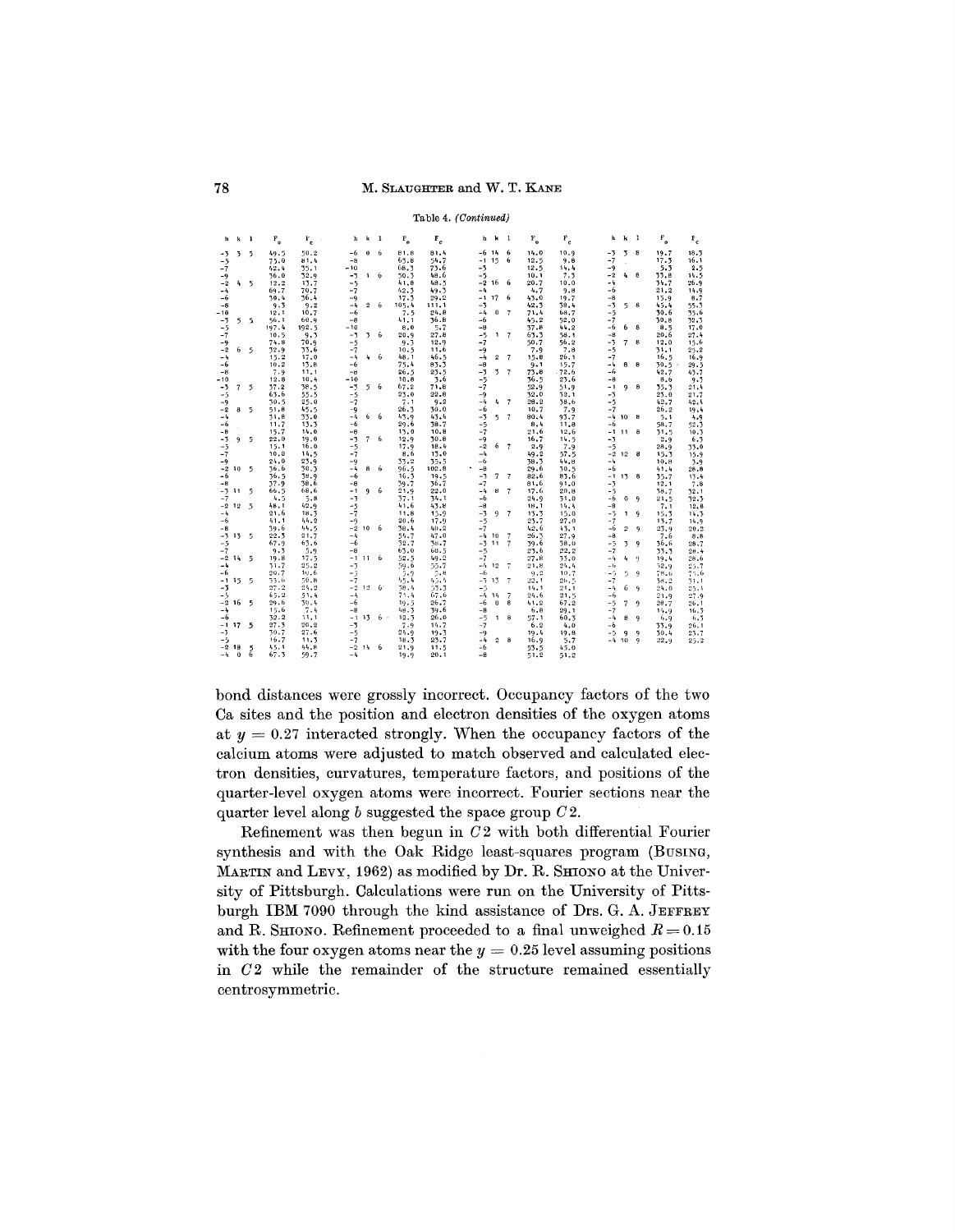Not only did all bond distances, temperature factors, and scale factors improve after beginning refinement in *02,* but differentiation of Si sites became evident, with Al substitution for silicon more pronounced in the sites nearest the calcium site of higher occupancy. Temperature and occupancy factors on the water sites also improved. High-symmetry parameters of most of the structure and structural effects of disordering (not yet fully known) caused appreciable parameter interaction. Interaction was strongest among calciums, and the oxygen positions near the plane  $y = 0.25$ , and were noted especiall during refinement in differential synthesis. Final atomic parameters are presented in Table 2. Interatomic distances are presented in Table 3. Observed and calculated structure factors are listed in Table 4.

# **Discussion of the structure**

# The framework

The structures of mordenite (MEIER, 1961) and dachiardite (GOT-TARDIand MEIER, 1963) were found to be based upon columns of five-membered rings. Epistilbite has a structure which is a variant of the same motif. KERR (1964) suggested a framework for epistilbite which has been found to be essentially correct. KERR's suggested framework (Fig.3) was developed independently in the course of this study.

The basic structural unit or building block in the framework of epistilbite consists of eight tetrahedra linked to form a central cavity bounded by four pentagonal and four triangular faces. These units



Fig. 3. Projection of the epistilbite structure. Intersections of lines represent silicon positions. Oxygen positions are on the lines between intersections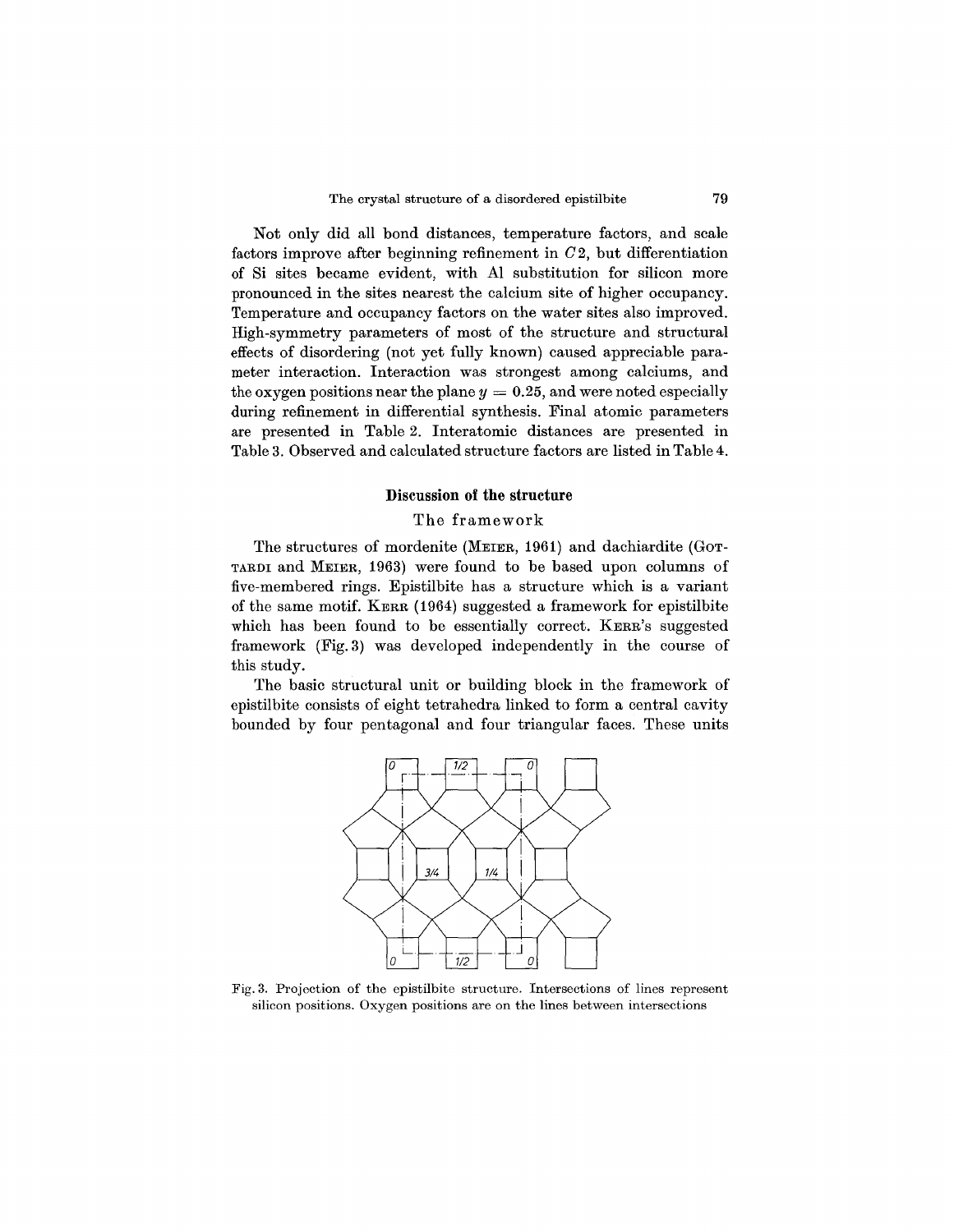80 M. SLAUGHTER and W. T. KANE



Fig. 4. View of epistilbite structure showing continuous eight-membered-ring channels and five-membered-ring elements of the framework. The *b* axis is vertical



Fig.5. View showing narrow ten-membered-ring channels blocked in front and behind by four-membered rings. The *b* axis is vertical; projection is at right angles to that of Fig. 4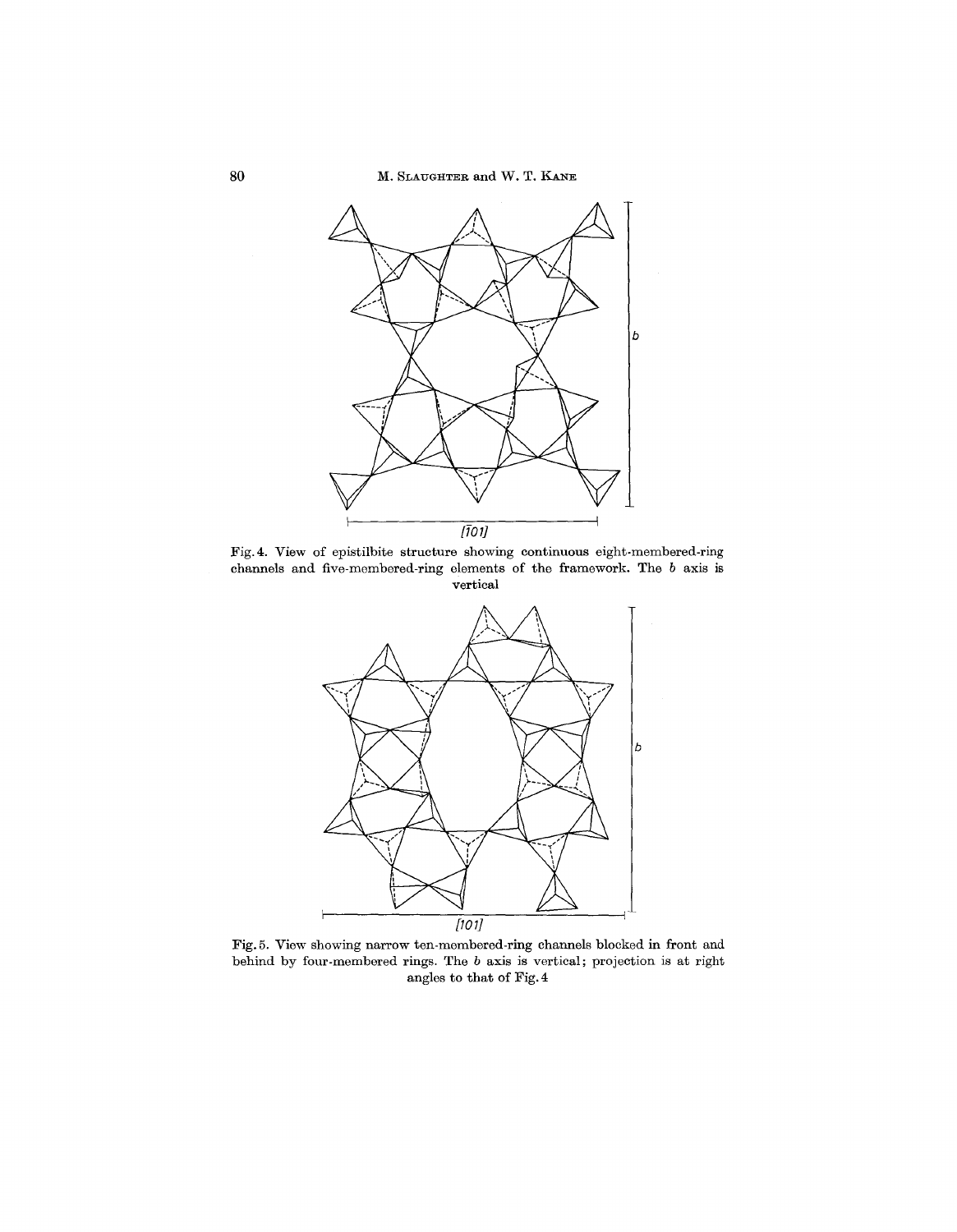The crystal structure of a disordered epistilbite **81**



Fig.6a. Projection of framework and calcium atoms in cell from  $y = 0$  to  $y = 0.5$ . Numbers in circles are approximate *y* coordinates

Fig. 6*b.* Projection of calcium ions, water molecules, and framework oxygen atoms immediately above and below the plane  $y = 0$ 



Fig. 7*a*. Map of channels on the plane  $y = 0$ . Solid arrows mark the centers of continuous eight-membered-ring channels; dashed lines mark ten-memberedring channels. Solid circles are oxygen atoms

Fig. 7*b*. Map of calcium positions on the plane  $y = 0$ . Arrows indicate directions of shifts of calcium rows. Not all calcium positions are filled

are linked by sharing oxygen atoms on two sides and by bridging pairs of tetrahedra on the other two sides to form planar sheets normal to the *b* axis. These planar sheets are tied together with four-membered

Z. Kristallogr. Bd. 130, 1-3 6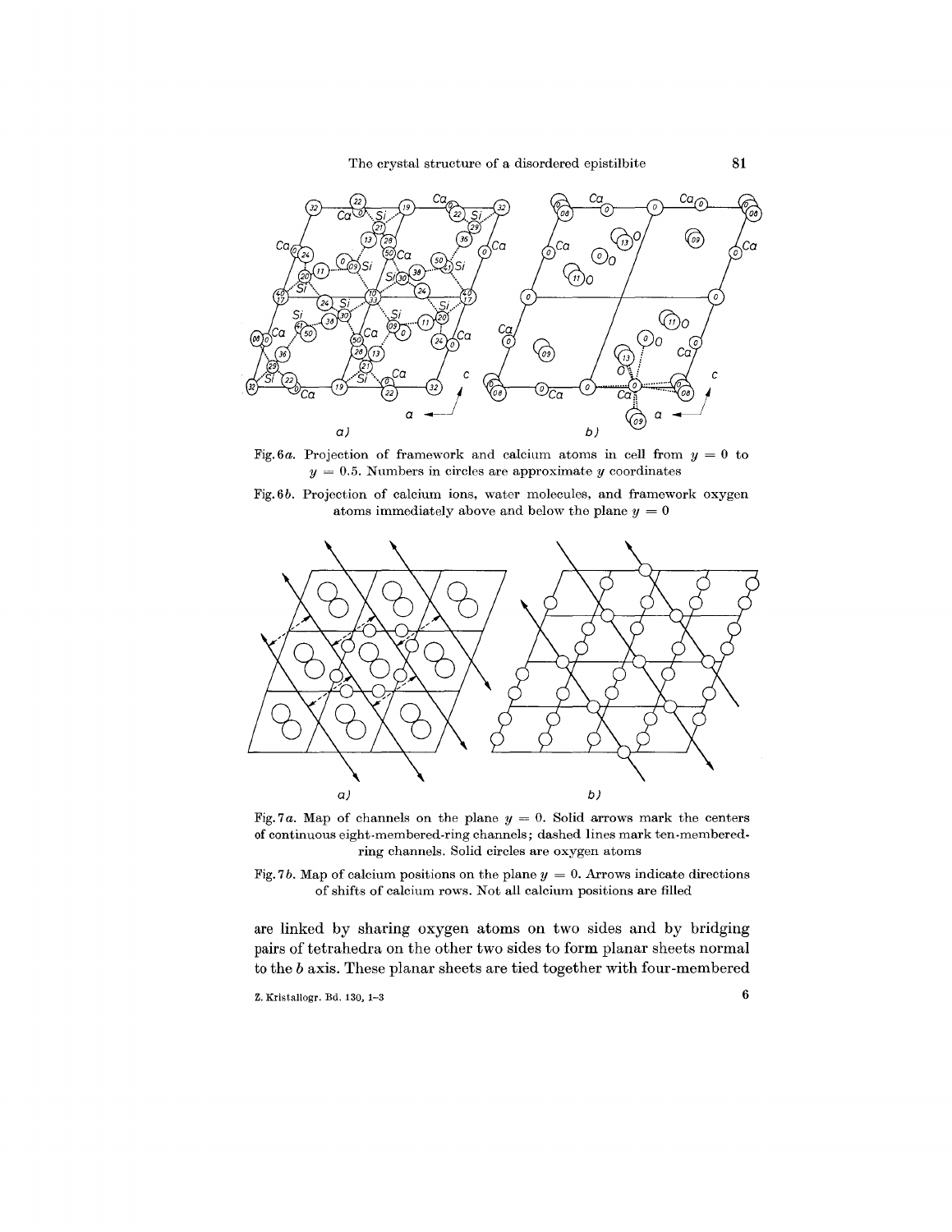rings sharing oxygen atoms with the bridging pairs and the structural unit.

Between the planar sheets, continuous channels running parallel to the short cell diagonal in the plane  $y = 0$  are formed of eightmembered rings (Fig. 4). Cavities formed of ten-membered rings lie parallel to the long diagonal of the (010) plane (Fig. 5). These cavities are blocked at intervals of 14.8 A by the four-membered rings which link the structural layers but are intersected by two of the eightmembered-ring channels at right angles. A projection of the structure minus water is shown in Fig. *6a.* The channels in plan view are shown in Fig. 7 *a.* As a result of the two-dimensional channel network, it is possible for cations to move in the plane determined by the structural sheet but ionic migration is precluded in the b-axis direction, except perhaps at points of structural defect.

#### The structure related to morphology

Epistilbite cleaves easily only along the (010) plane, and crystal fragments consist of tightly bonded structural units linked together only by four-membered rings (Fig. 4). The planes parallel to  $y = 0$  and  $y = 0.50$  pass through the centers of the intersecting systems of channels and cavities and constitute planes of very low bond density. These planes explain the pronounced platy cleavage.

Although the development of well-formed single crystals appears to be extremely rare, natural faces are occasionally developed parallel to (001) and (101). Development of a face parallel to (001) seems to be a result of the high reticular density of atoms of the O-centered cell. The angle between the (001) and (101) is  $124^{\circ}20'$  which corresponds to the  $\beta$  angle of the unit cell reported by STRUNZ and TENNYSON (1956).

Epistilbite forms roof-shaped twinned crystals such that the (010) normals on each half of the twin subtend an angle of  $45^{\circ}10'$ . The twin plane corresponds to the  $(\overline{1}21)$  and  $(\overline{1}21)$  planes of the structure.

# The ordering of silicon and aluminum and the cation distribution

The most probable positions of the aluminum atoms became evident during the final stages of refinement. Observed electron densities at the Si sites, including the four-membered ring, were slightly lower than calculated assuming full occupancy by silicon. Electron densitites and curvatures indicated fractional substitution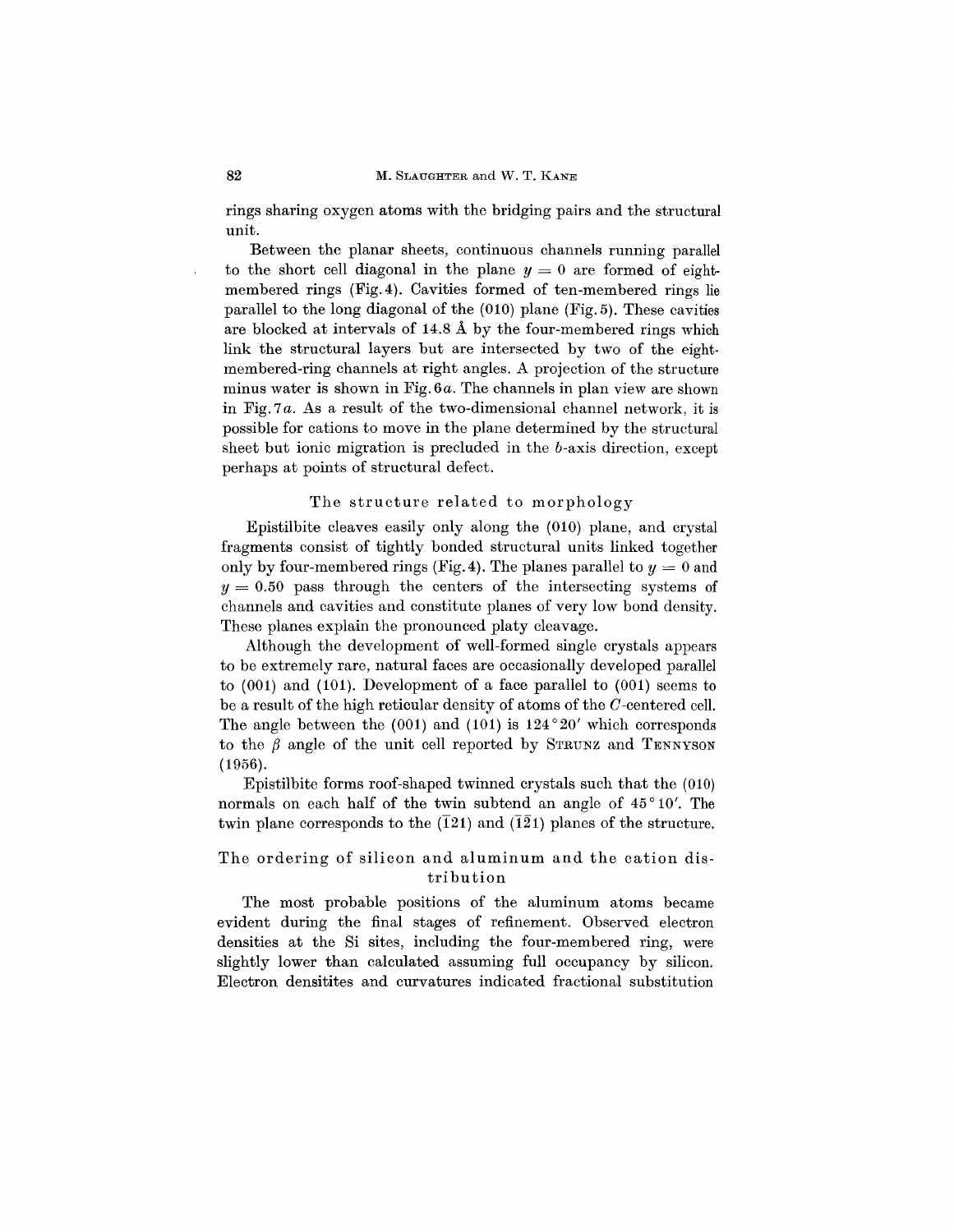of .2, .2, .45 for site  $Si(1)$ ,  $Si(2)$  and  $Si(3)$  respectively. Aluminumsubstitution values determined from bond distances differ from the values determined from the electron densities and curvatures. Bond distances related to Si-AI distances given by SMITH and BAILEY (1963) indicate substitution of  $.3, .0, .35$  for Si(1), Si(2) and Si(3) sites respectively. We therefore used adjusted values for .25, .15 and .40.

The distribution of cations Ca and Na follow closely the distribution of aluminum. Calcium positions at .25, .0, .0 and .0, .0, .75, have mean occupancy factors of .16 Ca and .58 Ca respectively. Calculated and observed curvatures of the atomic peaks and electron densities match best when all Na ions are placed in the site .25, .0, .0 but whether all Na occupies the site is speculative. The  $Ca(1)$  site which has the highest occupancy lies nearest the Si(3) site with the highest Al substitution. Also the  $Ca(1)$  site and its C-centered equivalent position result in longer Ca-Ca distances in the b direction than the Ca(2) site and its equivalents. The lower Ca-Ca Coulomb repulsion explains greater occupancy in the  $Ca(1)$  than in the  $Ca(2)$  site. The tilt of the tetrahedra in the four-membered ring is such that Ca-O distances are less at the  $Ca(1)$  site than at the  $Ca(2)$  site, resulting in larger Coulomb attraction at the Ca(l) site.

That most of the aluminum is not found in the four-membered rings may be accounted for by assuming large Coulomb repulsion introduced by placing aluminum in the four-membered ring even though the four-membered-ring oxygen atoms are closer to the calcium ions.

In studies of silicate layer structures (Ross and WONES, 1965), streaking of the x-ray film between diffraction spots has been interpreted as indicative of periodic stacking faults in which layers of unit cells are systematically displaced from each other. In layer structures, such as the micas and certain clay minerals, diffuse streaks form continuous or semicontinuous straight lines on precession photographs and connect reciprocal-lattice points along entire festoons in Weissenberg photographs.

Photographs of the epistilbite reciprocal lattice exhibit a diffuse streak connecting the 602, 404 and 206 reciprocal-lattice points as well as other less pronounced bands in the same reciprocal-lattice plane. Although the diffuse line does extend slightly beyond 602 and 206, it does not extend continuously through the reciprocal-lattice row as do streaks from micas or clay minerals.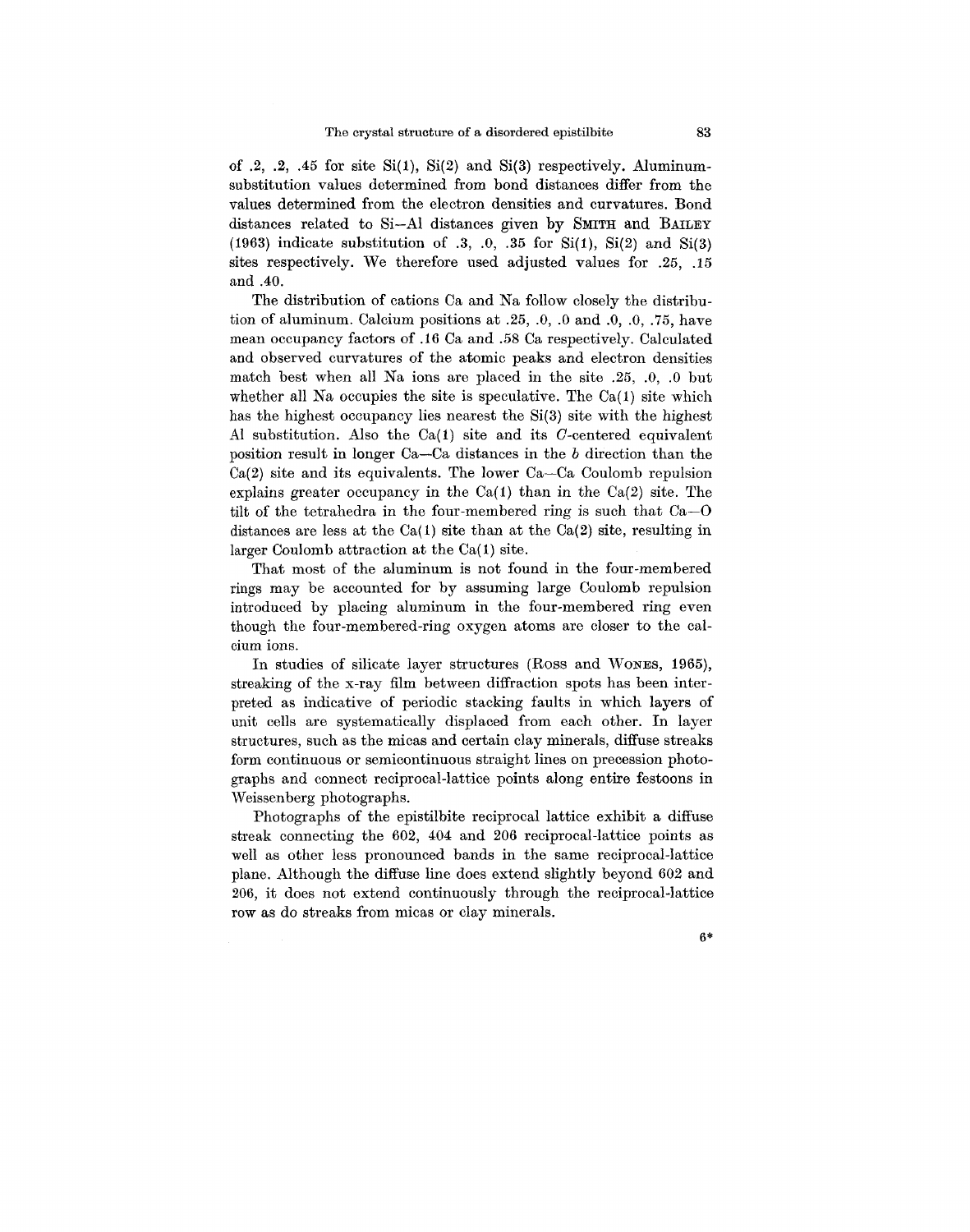For epistilbite then, a set of stacks of planes lying parallel to both the short diagonal of the cell in the  $y = 0$  plane and the *b* axis represent the diffuse line found in the reciprocal lattice. The planes are separated by 3.77 A, and their direction is located by the intersections of the stack of planes 602, 404 and 206 in real space. These planes separate the unit cell into parallel bands containing high concentrations of calcium ion positions. Our interpretation is that the calcium ions are not distributed completely randomly but are partially ordered in a direction normal to the streaked rows in a way which approximates the stacking disorder of micas.

If cell diagonals are drawn passing through the calcium sites on each layer of cations, i.e.  $y = 0$ ,  $1/2$ , then shifts of rows of cations as shown in Fig. 7b would account for the major film streaks. Shifted rows should occur more or less randomly on each cation layer and the shifted rows may be of variable length, i. e., from a few unit cells to many cells in length. In addition, four of the water-molecule positions are only partially occupied and will contribute to the streaking effect due to the cation row disorder.

It would be expected that ordering of the calcium and water positions within a given row would cause distortion of the silicate framework near the rowand, in particular, would affect the oxygen atoms with the row's coordinates. Since in the structure determination all such distortions are superimposed upon the image of a single unit cell, the positions of the atoms most affected by the distortions or parameter interactions could not refine to single unambiguous positions. The structural oxygen atoms which exhibit abnormal tetrahedral distances are those which lie on planes parallel to the stacking-fault planes, and which include the calcium-ion positions. Since, during the determination of the structure, the same structure was obtained on two sets of independently gathered data, it appears quite likely that the failure of the structure to permit refinement below  $R = 0.15$ is partly a function of stacking disorder as well as experimental error in the data.

## Coordination of water about calcium ions

Framework oxygen atoms and water molecules form an eight-fold coordination about each Ca ion as illustrated in Fig.6b. Both Ca(l) and Ca(2) sites are coordinated in the same configuration. Four water molecules form a square on one side of each calcium with the plane of the square normal to the *ac* crystallographic plane and parallel to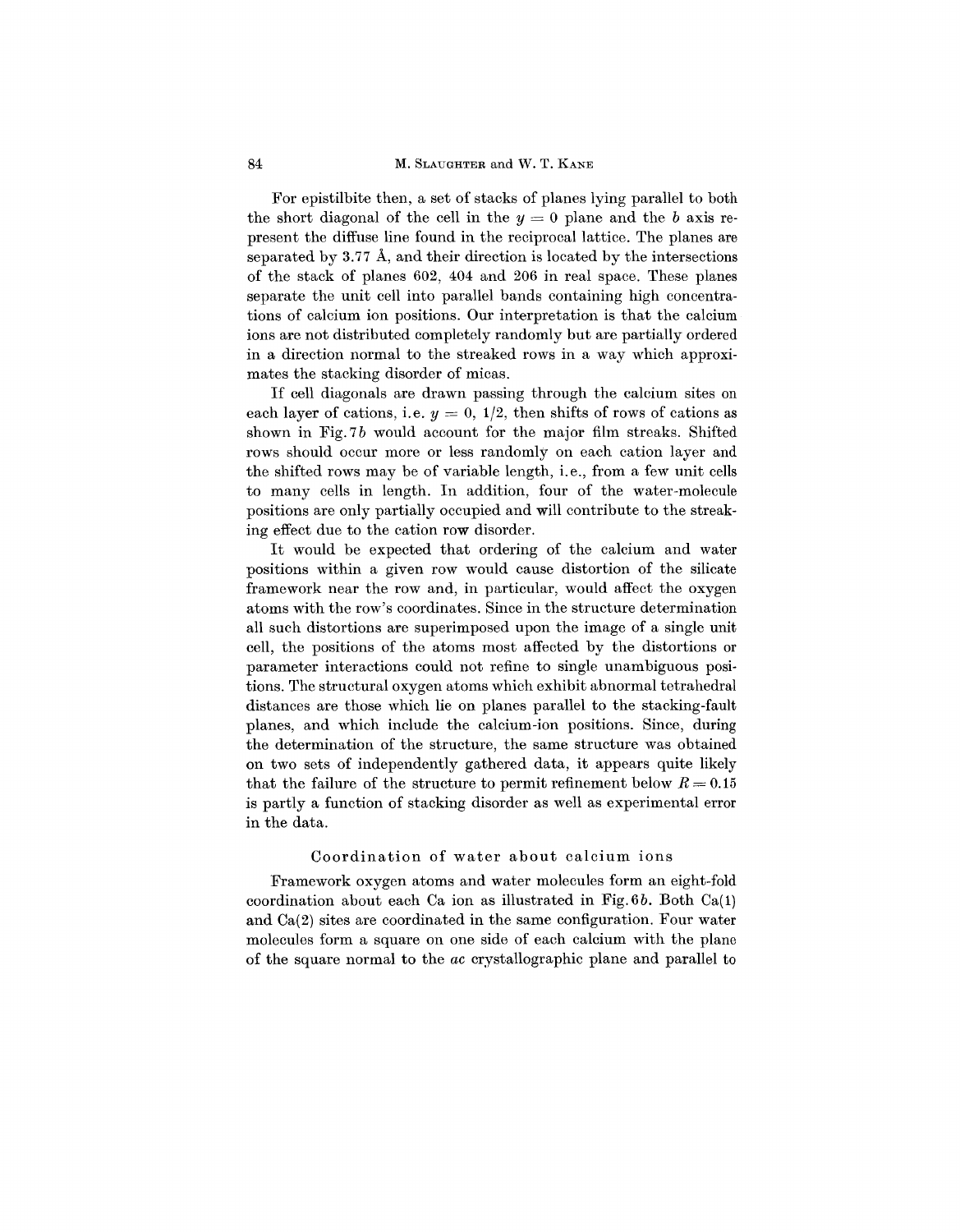the long diagonal of the cell. Opposite the square plane of waters, each calcium is bonded to three oxygen atoms and one water molecule. The oxygen atoms and the water molecule form a distorted square plane rotated by  $45^{\circ}$  to the square plane of water molecules. The sites Ca(1) and Ca(2) differ in coordination only in the bond Ca $-0,$ HOH distances, with the Ca(2) site having longer distances to the framework oxygen atoms in the four-membered ring above and below the  $y = 0$  plane. A part of HOH(1), HOH(2), and all of HOH(6) are not associated with Ca ions, but appear to be attached to framework oxygen atoms.

PERROTTA and SMITH (1964) suggest that when cavities in a zeolite are sufficiently large, the exchangeable cations surround themselves by water to form a sphere of hydration, rather than bonding directly to the atoms of the framework. The ten-membered-ring cavities in epistilbite are narrow and long, and the eight-membered-ring channels are distorted and relatively small. It is therefore not possible for spheres of hydration to form around the calcium ions.

#### Relationship to the Perrotta structure

The structure of our disordered epistilbite differs from the structure of PERROTTAin several respects. The structure of PERROTTA contains only one Ca site,  $Ca(1)$ , and is thus better ordered than ours. They have found that the entire structure has *02/m* symmetry which lessens the tilt of the silica tetrahedra on the  $y = 0.2$  and 0.3 levels.

In PERROTTA's structure a water molecule occupies the  $Ca(2)$  site giving the Ca(l) site a ninefold coordination of water molecules and framework oxygen atoms. In our structure there seems at most to be but a small amount of water possible on the  $Ca(2)$  site--probably not more than about .15 molecules. The disordered structure has a fractional water molecule at 000 whereas the Perrotta structure has none. The Perrotta structure has been tested with our data. The parameters of his framework atoms have been refined to the same values as ours. Electron densities, curvatures, and temperature factors of the Ca and **HOH** positions are presented in Table 5 for each structure. Although electron densities and curvatures of water positions in both structures may be refined to fit observed values by varying occupancy and temperature factors reasonably, the Ca(1) site cannot contain all the Ca atoms. Their structure causes none of the streaking of the x-ray photographs and therefore does not have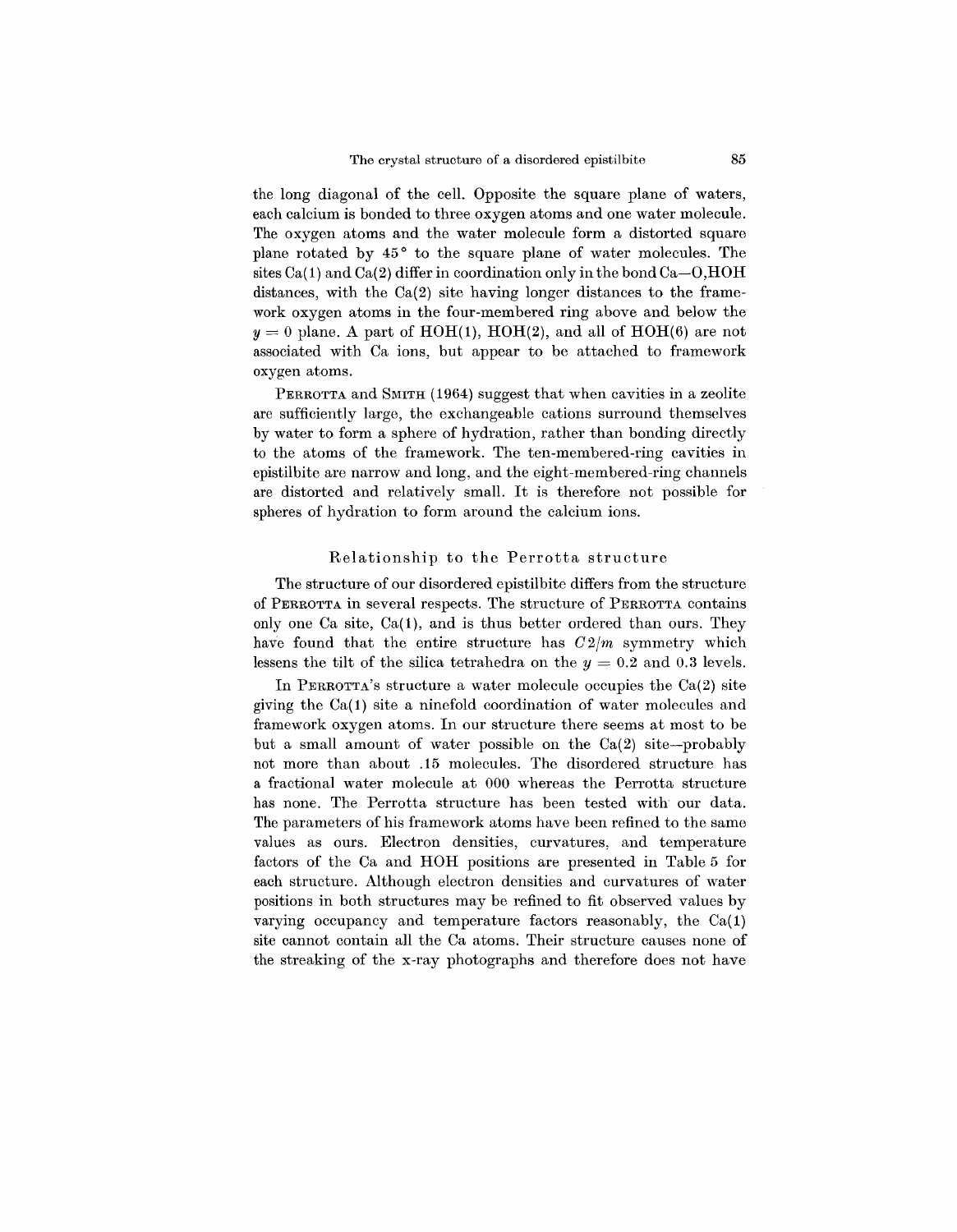| Table 5. Observed and calculated electron densities and curvatures on cation and water sites in disordered and ordered epistilistic |                         |                        |                                           |                |                                           |                |                                           |                |                                       |         |               |               |
|-------------------------------------------------------------------------------------------------------------------------------------|-------------------------|------------------------|-------------------------------------------|----------------|-------------------------------------------|----------------|-------------------------------------------|----------------|---------------------------------------|---------|---------------|---------------|
|                                                                                                                                     | Ó                       |                        | $\frac{\partial^2 \varrho}{\partial x^2}$ |                | $\frac{\partial^2 \varrho}{\partial y^2}$ |                | $\frac{\partial^2 \varrho}{\partial z^2}$ |                | B                                     |         | Occupancy     |               |
|                                                                                                                                     | $\bigcap$               | $\circ$                | $\mathbf{a}$                              | $\bullet$      | $\mathbf{D}$                              | $\circ$        | $\mathbf{a}$                              | $\bullet$      | $\begin{array}{c}\n\Box\n\end{array}$ | $\circ$ | $\mathbf{D}$  | $\circ$       |
| $\mathrm{Ca}(\mathbf{1})$                                                                                                           | $\frac{21.5*}{21.6}$    | 22.2<br>26.9           | 193.6<br>189.8                            | 204.8<br>242.1 | 185.3<br>189.1                            | 234.0<br>196.1 | 155.0<br>155.6                            | 194.4<br>161.0 | 2.5                                   | 2.5     | 58            | .74           |
| Ca(2), HOH                                                                                                                          | 7.2<br>7.2              | 6.9<br>6.9             | 57.8<br>54.2                              | 53.4<br>44.5   | 55.3<br>62.2                              | 52.3<br>53.1   | 41.8<br>$42.5$                            | 38.4<br>31.3   | 2.5, 4.4                              | 4.2     | .16, .13      | 0.0, 75       |
| HOH(1)                                                                                                                              | 8.9<br>8.7              | 7.5<br>7.3             | 70.9<br>74.0                              | 62.9<br>62.1   | 66.4<br>74.0                              | 64.9<br>55.4   | 52.8<br>54.7                              | 44.8<br>45.1   | 5.0                                   | 5.6     | $\ddot{ }$ .  | 92            |
| HOH(2)                                                                                                                              | $\overline{8.0}$<br>8.0 | 7.0<br>$\overline{11}$ | 56.0<br>54.8                              | 50.0<br>51.1   | 78.4<br>68.5                              | 60.2<br>74.1   | 52.6<br>47.7                              | 46.5<br>50.7   | 4.6                                   | 4.8     | $\ddot{ }$ .  | 92            |
| HOH(3)                                                                                                                              | 9.2<br>9.1              | 9.0<br>9.1             | 51.5<br>41.7                              | 52.2<br>40.1   | 115.9<br>98.8                             | 110.6<br>96.7  | 78.8<br>86.7                              | 88.9<br>85.0   | 4.4                                   | 4.5     | $\ddot{0}$    | $\ddot{1}$ .0 |
| HOH(5)                                                                                                                              | 6.2<br>6.2              | 6.7<br>6.7             | 26.1<br>34.1                              | 27.4<br>33.0   | 42.7<br>45.0                              | 47.2<br>47.0   | 52.0<br>48.1                              | 51.6<br>50.1   | 4.3                                   | 4.4     | $\mathcal{L}$ | .75           |
| HOH(4)                                                                                                                              | 5.2<br>5.2              |                        | 19.2<br>14.1                              |                | 66.0<br>66.0                              |                | 36.6<br>33.4                              |                | 4.5                                   |         | 50            |               |
| HOH(6)                                                                                                                              | 2.4<br>2.4              |                        | 25.4<br>25.3                              |                | 18.4<br>14.7                              |                | 37.3<br>36.1                              |                | 4.3                                   |         | 30            |               |
| R                                                                                                                                   | $\ddot{15}$             | .18                    |                                           |                |                                           |                |                                           |                |                                       |         |               |               |
| Total HOH                                                                                                                           | 14.9                    | 15.4                   |                                           |                |                                           |                |                                           |                |                                       |         |               |               |

86

M. SLAUGHTER and W. T. KANE

 $\varrho=\text{electron density}$  at atomic site. <br> D = disordered structure; O = ordered structure. <br> \* upper value observed, lower value calculated.